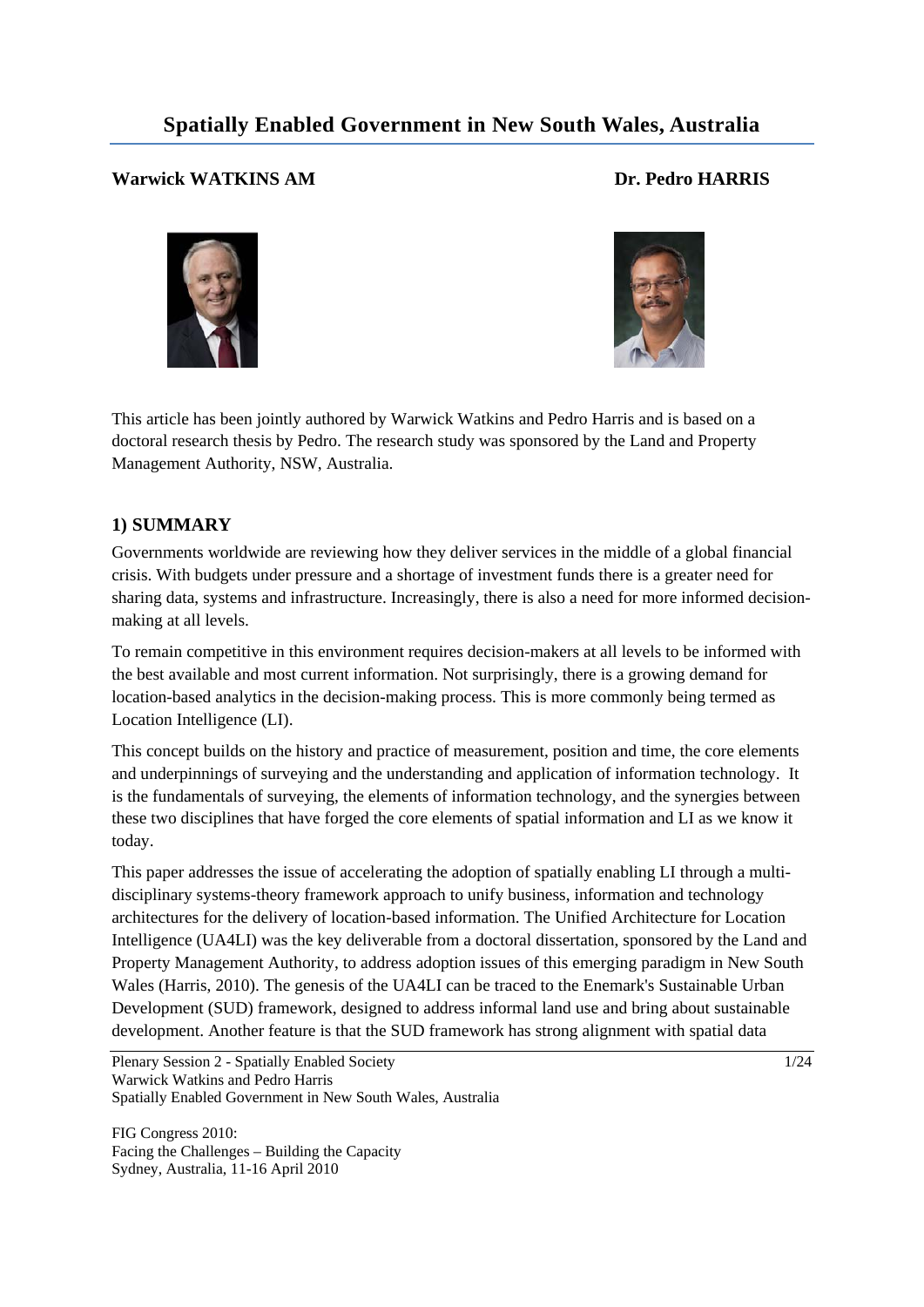infrastructures, on the one hand, and on the other draws upon business information which are both common features of LI (Enemark, 2005, 2007).

In the February, 2010 FIG Newsletter, Jude Wallace commented on how land administration theory is being further developed as a multi-disciplinary approach to deal with other emerging challenges associated with sustainable development and challenges such as equitable land acquisition principles (Wallace, 2010). Wallace's article draws on Enemark's pioneering work first introduced in 2004. Enemark devised the new framework for dealing with sustainable urban development, herein referred to as the SUD framework (Enemark, 2004). This paper, however, discusses how the SUD framework was extended and used to develop the UA4LI framework in support of LI developments.

The UA4LI framework is not restricted to land-use and land-management related areas and can be used in other disciplines such as banking, insurance, emergency management, recreation, and transport as well as in government service delivery.

The universality of this framework is testament to the rigour of the underpinning research work of Enemark, Wallace, Rajabifard, Williamson et al. It is further evidence of the deep roots the discipline of surveying and the professional application of the knowledge, dedication and relevance of the profession has to offer to a world that is beset with so many challenges.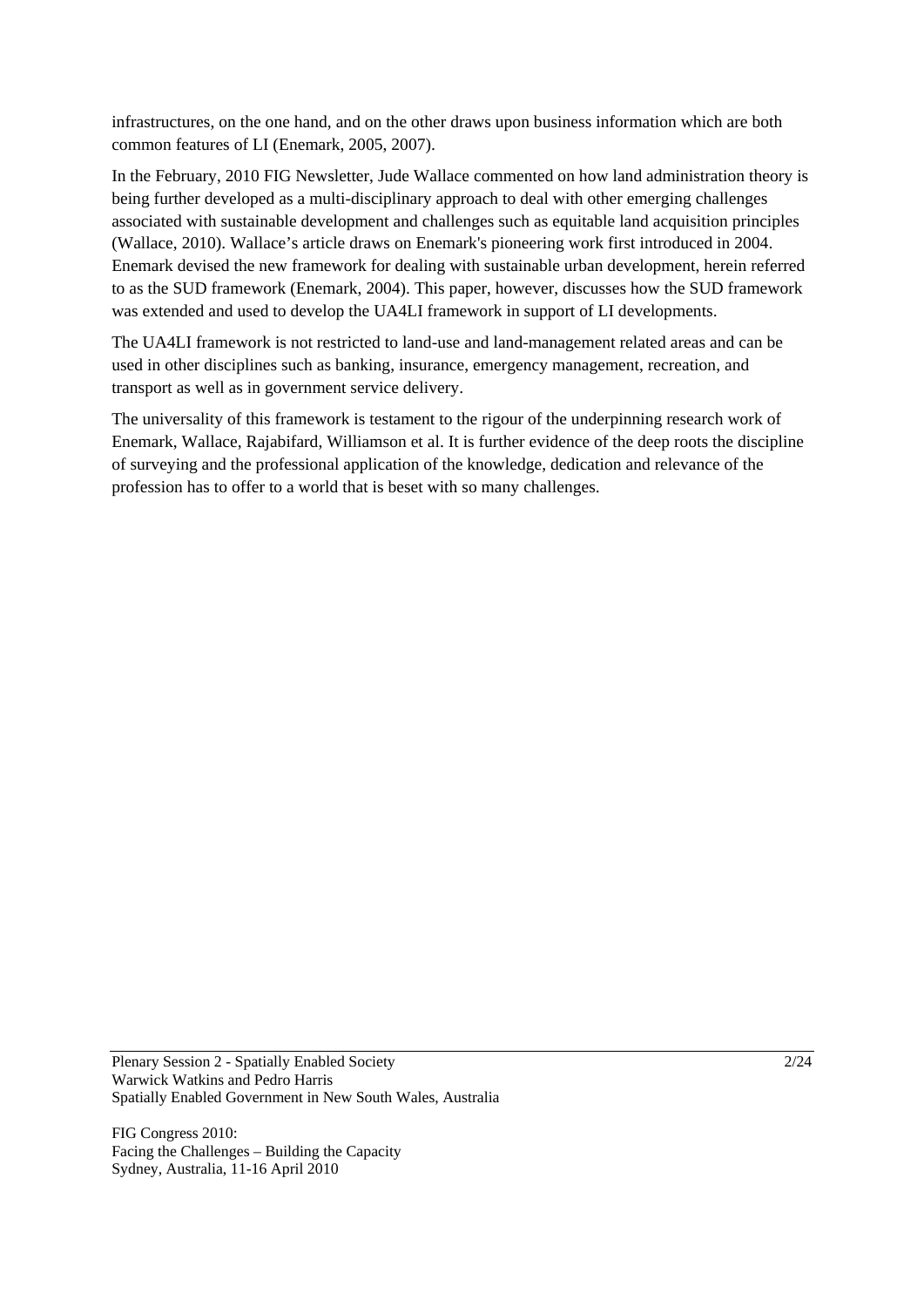# **Spatially Enabled Government in New South Wales, Australia**

## **Warwick WATKINS AM Dr. Pedro HARRIS**





## **2) Role of Spatial Information in Decision-Making**

## **2.1 Empowering the Decision-Maker**

Governments worldwide are reviewing how they deliver services in the middle of a global financial crisis following the earlier collapse of the USA's subprime mortgage market. The current economic crisis has brought with it a renewed sense of survival for organisations (Shiller, 2008). While governments are not immune from the financial crisis they are constantly on the lookout for ways to improve services and reduce cost. With budgets under pressure, the need for sharing data, systems, infrastructure and ideas have become critical (Butler Group, 2009a; Rees, 2009). Public and private sector organisations acting in a unilateral manner will not be able to survive and would need to operate in partnership arrangements (Shiller, 2008). Sharing information infrastructure and utilising common platforms and frameworks are some of the contemporary approaches being considered for improved service delivery.

The New South Wales State Plan outlined one of its key priorities for improving service delivery by focusing on "increased customer satisfaction with Government services" and by making current information available to citizens over the Web and to the public service (NSW\_Government, 2006, p. 30). This implies that citizens and staff alike should have unfettered and equitable access to information at all levels.

Citizens want modern and efficient government services (NSW\_Government, 2006). They are becoming IT savvy and are increasingly demanding new e-government services. This phenomenon is being referred to as Gov 2.0. At its core is a need for greater levels of transparency and access to government information. To tackle these information management challenges and structural reforms head on, requires greater reliance of shared infrastructure, shared services and access to current information. These tenets are also important criterion for land-administration systems. Unsurprisingly, it has meant that governments are redefining their service delivery in the market space.

Plenary Session 2 - Spatially Enabled Society 3/24 Warwick Watkins and Pedro Harris Spatially Enabled Government in New South Wales, Australia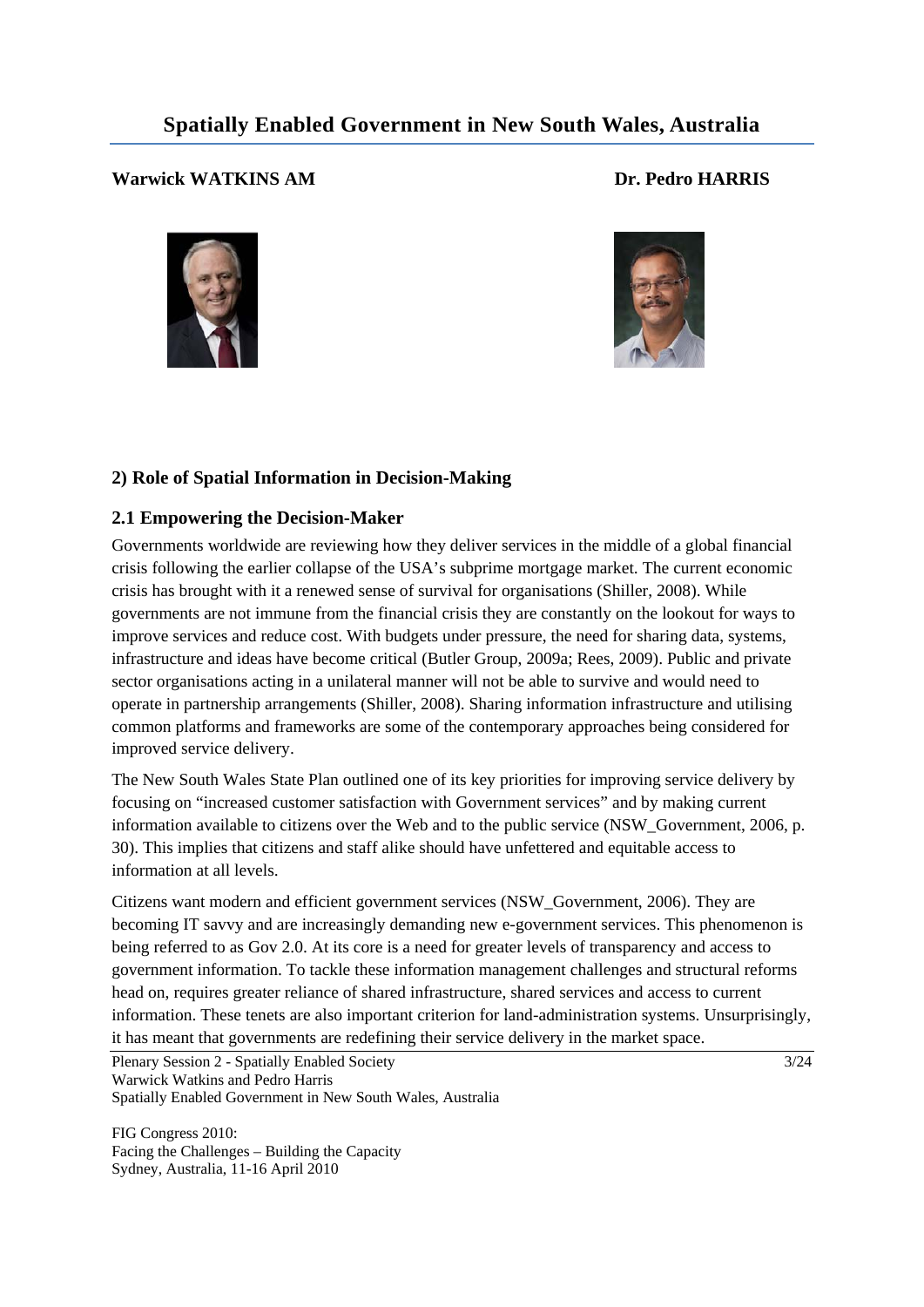To remain relevant in this environment requires decision-makers at all levels to be informed with the best available and most current information, which is often hard to locate and access (Butler Group, 2009; Shiller, 2008; Williamson, Rajabifard, & Binns, 2007). According to Lee and Percival (2008), between 80 to 90 percent of all information has a spatial dimension and is spatially related to some point such as an address, GPS coordinates, location, post code and landmarks. This new reality is the fuel behind the current technology explosion for maps and being able to 'mash up' in real-time realworld objects and to augment it with information held elsewhere. This 'augmented reality' is essentially about being informed with the latest information anywhere and anytime.

LI works by being able to view business information together with location information to understand what impact different situations and scenarios will have on a business. It provides a spatial context to business information by geo-referencing it and encapsulating it with a geographical information system (Lee & Percivall, 2008).

To have this capability operating at different management levels and across business divisions requires access to fundamental spatial data infrastructure, business information and enabling IT platforms. LI involves processes and technologies to improve an organisation's effectiveness by integrating business and location-based information within an environment of a governing framework and being delivered using the Web 2.0 technology.

## **2.2 Defining the role of Location Intelligence**

LI is seen as an important tool that should be used by management and operational staff at all levels. Visualising business and location information graphically in a composite application can achieve far much more than descriptive text alone – a picture paints a thousand words (source anon). Applications such as Google Maps, Bing Maps and Sensis Whereis are used at home and in businesses to locate addresses, get directions on how to get to places, view aerial photography to see what the place looks like beforehand and to determine landmarks and other characteristics of the surroundings. Overlay business information with location information and it becomes a powerful tool.

Thus being able to collaborate with people, information, maps and computer systems in real-time has many benefits but also has some risks. There have been a growing number of successful LI implementations but as the concept is still relatively new and not well understood, the full benefits of it will not be realised until the concept becomes mainstream. To have LI operating at a whole-ofgovernment or at a multi-enterprise scale requires a strategic approach with supporting policies, frameworks and access to shared spatial services. Case studies in NSW, Australia have shown how adoption rates are accelerated when there are service platforms and enabling frameworks.

### **2.3 Location Intelligence was born in Web 2.0**

The use of Internet applications has become pervasive but they are designed primarily for mass consumer markets based on a paid advertising model. These relatively new Internet applications are identified as second generation geographical information system (GIS) technology where the focus is on consumerism. The first generation of GIS was limited to expert users such as GIS analysts. Even with the advances of second generation GIS, primarily made available over the Internet, there are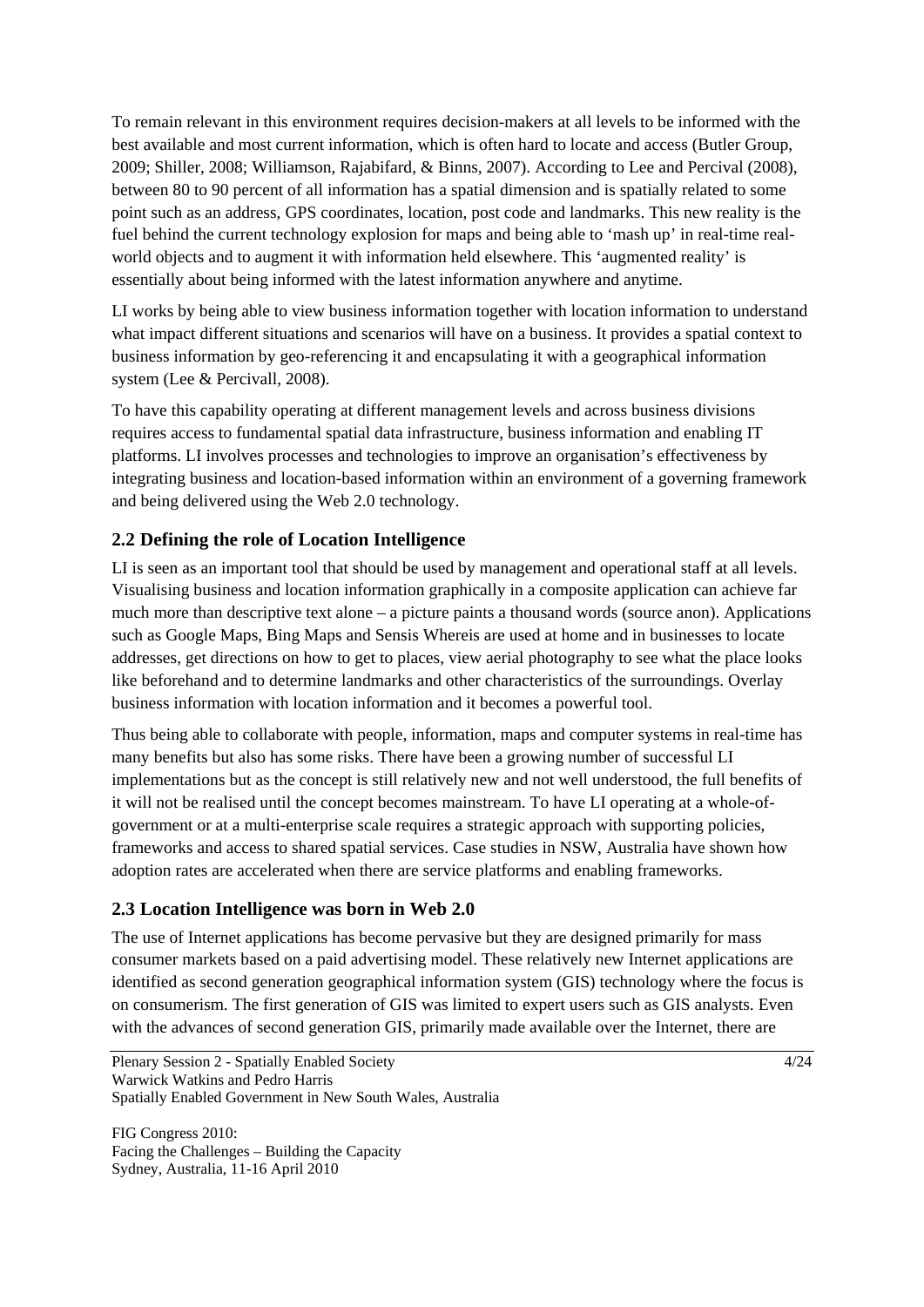limitations with these applications in a business setting. Data custodians are wary about publishing data to the Internet because of security concerns, cyber fraud and identity theft issues. Thus a third wave is emerging where governments and large businesses are investing in similar technology platforms for use within their enterprises.

These emerging third generation Web 2.0 applications embrace Internet technology but operate in secure Virtual Private Networks. Subscribers can publish their data and retain ownership over the content without the fear of it being repurposed and on-sold without their consent.

Figure 1 provides a summary of the three communities of users, namely: citizen, business and expert. The diagram depicts the present environment showing all three tranches in operation. GIS Tranche-3 represents the current paradigm where the business community is the emerging group making demands for the GIS software. LI is seen as a GIS Tranche-3 development. In GIS Tranche-1 the market space was occupied, almost exclusively, by the scientific community and expert analysts. With GIS Tranche-2 came millions of users who became interested in Internet mapping applications developed by companies such as Google, Telstra and Microsoft. LI is continuing to evolve and is being integrated directly into many applications using Web 2.0 technology in a business setting (Sheina, 2009).

Business communities have been locked in between these two extremes, not needing raw data but requiring information that has been optimised for their business needs to support decision-making.



**Figure 1, Comparative Display of the GIS Tranches** 

Table 1 provides a summary of the three tranches, a market indicator, user defined groups, technology users and applications uses. All three tranches are in operation today and are at different levels of maturity – see market status column in Table 1.

Plenary Session 2 - Spatially Enabled Society 5/24 Warwick Watkins and Pedro Harris Spatially Enabled Government in New South Wales, Australia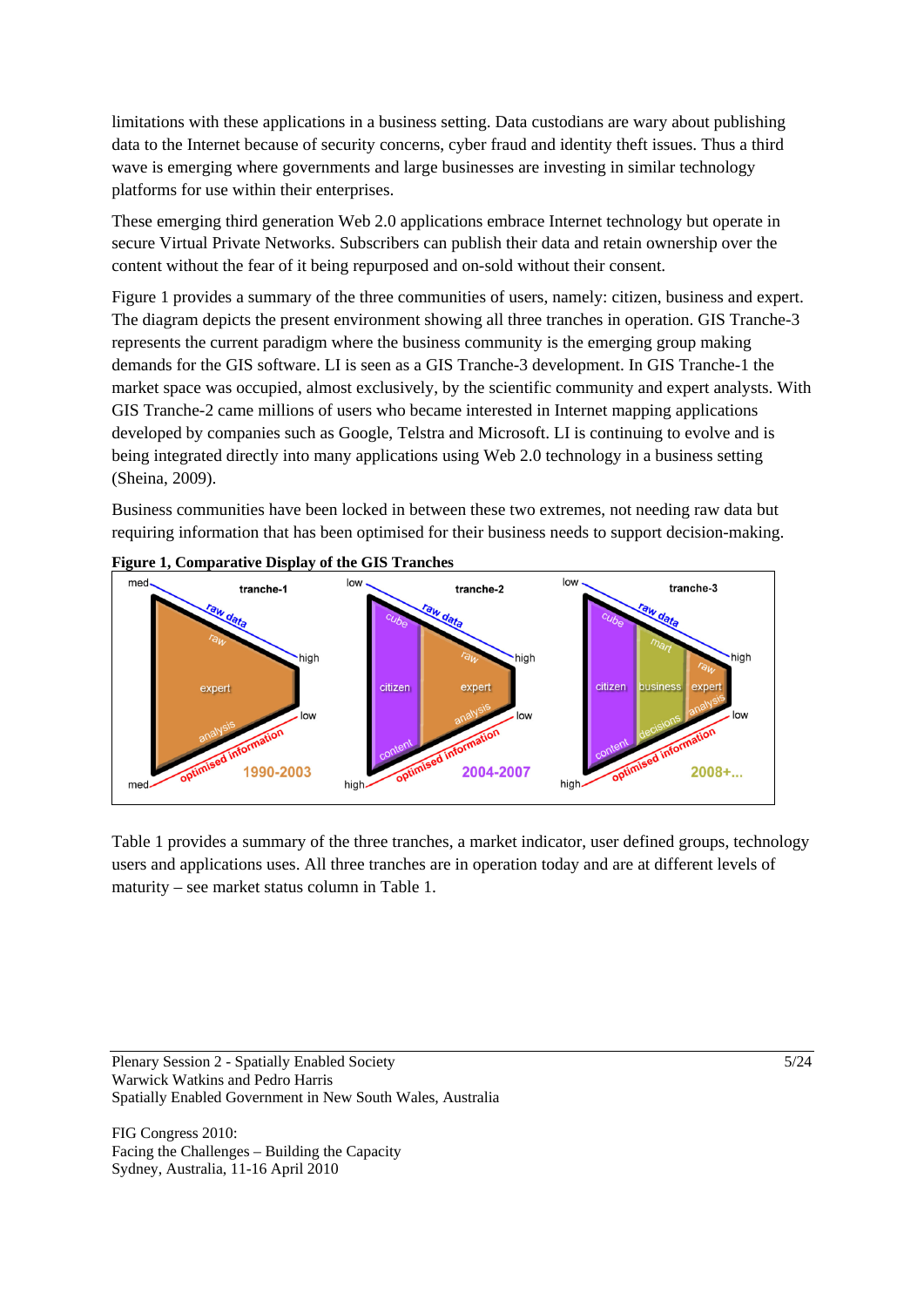| <b>Users</b>                 | <b>User types</b>                                               | <b>Technology</b>                                                                                               | <b>Applications</b>                                                                           | <b>Market Status</b>  |
|------------------------------|-----------------------------------------------------------------|-----------------------------------------------------------------------------------------------------------------|-----------------------------------------------------------------------------------------------|-----------------------|
| Tranche-1<br>expert          | Scientific, GIS<br><b>Experts</b>                               | Desktop/Server-<br>Spatial Software e.g.<br>Mapinfo, ESRI                                                       | <b>BIO</b> Diversity<br>Cartography, Surveying,<br>Mapping                                    | Established<br>market |
| Tranche-2<br>citizen         | Citizens and<br>general Internet<br>users, home users           | Internet, Broadband,<br>Browser via Web Portal<br>or GIS clearinghouse                                          | Show my property,<br>location inquiries, shows<br>nearest school. Mapping<br>and visualising. | Maturing market       |
| Tranche-3<br><b>business</b> | Business Users,<br>call centre<br>operators, call<br>dispatches | Enterprise systems,<br>shared services, Web<br>2.0. Internet,<br>VPN/Broadband,<br>Browser and<br>clearinghouse | Fire Brigade Channel,<br>Rail Channel, Planning<br>Channel.                                   | Emerging market       |

**Table 1, Comparative Factor Analysis of the GIS Tranches** 

#### **The impacts of GIS Tranche-3 applications**

With the third tranche emerging, being fuelled by the need for decision support, there is bound to be impacts on existing spatial infrastructures, such as:

- Greater reliance and requirement for government shared services such as the Spatial Information Exchange platform;
- Demand for greater collaboration services supporting "mash ups" or information layering;
- Proliferation of web services and service oriented architecture initiatives;
- Requirement for web service repositories and catalogues to publish web services and metadata to support search and discovery efforts; and
- Provision of government spatial services to mobile users for infield workers such as Fire Fighters, Surveyors, Accredited Valuers, Police and other mobile staff.

## **2.4 Why Web 2.0 and Gov 2.0?**

The advent of Web 2.0 and maturity of web services and standards are changing the way organisations work. This has brought a raft of new technology and concepts to the market place in a very short space. The IT landscape is now awash with new concepts such as cloud computing, social networking, crowd-sourcing and spatial "geo-hubs" which are impacting on the way organisations work and operate (Huberman, 2008).

Gov 2.0 is a worldwide movement using Web 2.0 technology in a bid to redefine government using social networking as a medium to discover what citizens want from government. Various

Plenary Session 2 - Spatially Enabled Society 6/24 Warwick Watkins and Pedro Harris Spatially Enabled Government in New South Wales, Australia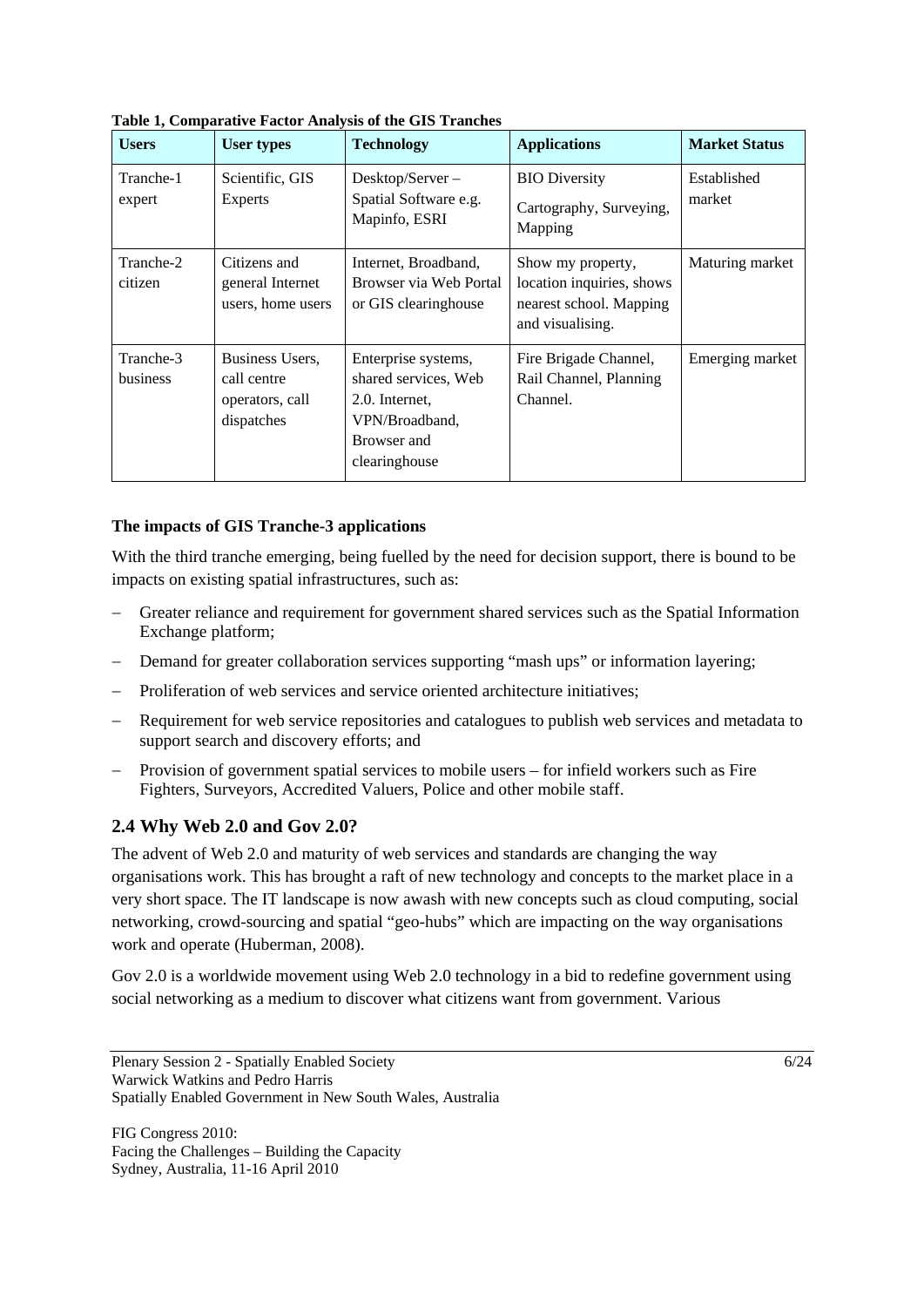governments have formed task forces to deal with this. In NSW, this movement has been spearheaded as NSWsphere (Sharpe, 2009).

The central tenet of this new wave of technology is on collaboration and hence its use in defining "edemocracy". Collaboration involves people interacting, in real-time, with people and businesses wherever they are and using any connected device they have access to such as a mobile phone, personal digital assistance (PDA), laptop or television set. Similarly, computers collaborate and share services and data using the same underlying technology. This same technology has been used to deliver new GIS solutions and increasingly for decision-support applications.

The pressures of building and maintaining a sustainable business involves a process of continual improvement, adapting to new circumstances and ensuring staff have the necessary skills, tools, information and systems. Increasingly, LI is being considered as a mandatory and fundamental management tool. Current and accurate information is recognised as a key ingredient for decision support systems (Williamson, et al., 2007). New market economies are being developed around subscription based content and increasingly the demand for the best-available spatial information will increase.

These challenges and technology shifts are most currently observable in the spatial industry with the convergence of location-based services (LBS); with integration in mobile computing devices such as mobile phones and PDA devices; with GIS applications such as Google Maps and in-vehicle navigation systems. When the combined worth of the industry is considered as a whole with LBS companies such as TomTom International, Magellan, Garmin and Nokia to name a few, together with satellite and global positioning networks, and GIS application software vendors such as Google, Microsoft, ESRI, Leica and MapInfo, it is a staggering sum (Vaughan-Nichols, February 2009). It serves to highlight the significant developmental changes that are occurring within this industry and specifically for the GIS Tranche-2 and 3 environments.

### **2.5 Economic Driver for Location Intelligence**

The Australian Cooperative Research Centre for Spatial Information (CRCSI) and the Australian and New Zealand Land Information Council (ANZLIC) commissioned ACIL Tasman in 2007 to conduct an independent quantifiable analysis of the value of spatial information to the Australian economy in the 2006-07 financial year (ACIL-Tasman, 2008). The CRCSI report found that spatial information industry revenue in 2006/07 was around \$1.37 billion annually and contributed a cumulative gain of between \$6.43 billion to \$12.57 billion dollars in GDP (ACIL-Tasman, 2008).

Spatial information by itself has little intrinsic value but the value is increased when it is used (Cutler, 2008). Hence, the value of spatial information is derived from its contribution to the decision-making process (ACIL-Tasman, 2008, 2009; Longhorn & Blakemore, 2008; Masser, 2007).

The CRCSI report also highlighted that the lack of access to spatial information has constrained direct productivity impacts on consumption of GDP by at least \$0.5 billion than might otherwise have been realised (ACIL-Tasman, 2008).

Plenary Session 2 - Spatially Enabled Society 7/24 Warwick Watkins and Pedro Harris Spatially Enabled Government in New South Wales, Australia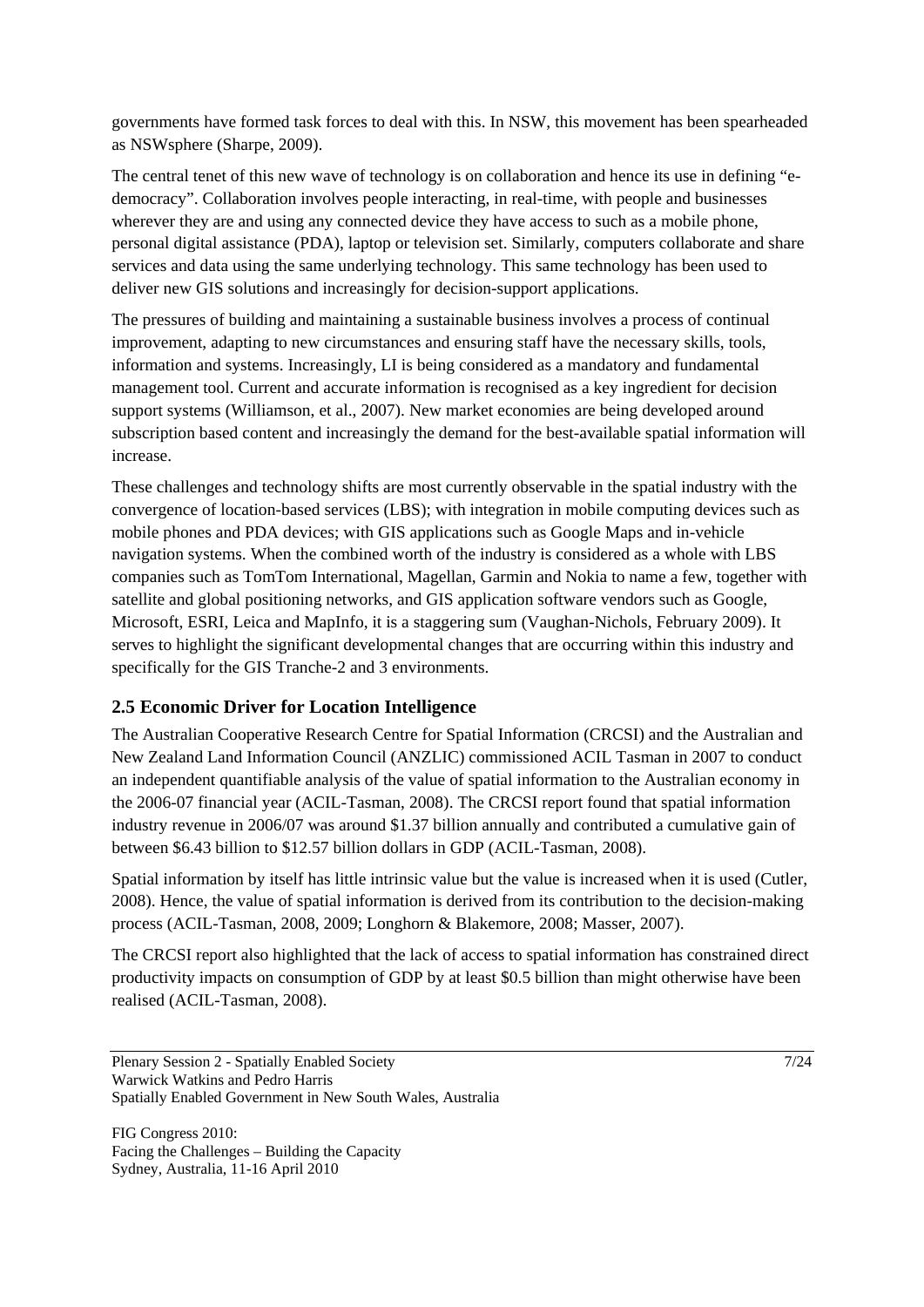Despite the economic losses due to limitations of access to spatial information the study highlighted the potential trend where "the contribution of spatial information is likely to increase as spatial information becomes a mainstream enterprise resource"(ACIL-Tasman, 2008, p.xii).

In addition, the CRCSI report identified other areas where knowledge gaps existed and recommended further investigation in areas such as:

- Data infrastructure priority areas that could include interoperability, standards and systems, progressing the concept of a Virtual Australia;
- Data access technologies and systems to provide simple and effective access, developing consistency between data access portals.

Besides, there are a range of other intangible benefits such as its role in security, biosecurity, national mapping, environment, climate change and land and property registers (ACIL-Tasman, 2008; Tang & Selwood, 2005; Williamson, et al., 2007). Location-based analytics is a mechanism that can be used in support of these functions. Tang and Selwood (2005, p.3) support the idea that "Better, faster access to information leads to better-informed decisions and actions". Thus, UA4LI is about facilitating access to spatial information as a mainstream resource.

## **2.6 Spatial Interoperability**

The Australian Government Information Management Office (AGIMO 2007) argues that the "impetus for business process interoperability stems from the increasing need for collaboration within and between agencies in the delivery of services" (p.13). The corollary holds true for spatial interoperability where there is a need to share spatial information for improved service delivery. Drivers of spatial interoperability include responding to increasingly complex social and environmental problems requiring access to a range of data. Hence, spatial data interoperability is about providing access to core fundamental spatial data layers to better informed and more discriminating customers (ACIL-Tasman, 2008). Despite the positive gains in recent years in spatial technology, interoperability is still impeded by lack of infrastructure and archaic access restrictions (Budhathoki & Nedovic-Budic, 2007).

The term "Spatial Data Infrastructure" (SDI) is often used to denote the relevant base collection of geographic technologies, policies and institutional arrangements that facilitate the availability of, and access to spatial information (GSDI, 2004, 2008). In NSW, the concept of an SDI is the geographic information technology component of e-government, and therefore there us a strong reliance on government actively supplying core framework data (Onsrud, 2007).

SDIs provide the "basis for spatial data discovery, evaluation, and application for users and providers within all levels of government, the commercial sector, the non-profit sector, academia and by citizens in general" (GSDI 2004, p. 8). SDIs found in developed nations are comprised of several elements such as: metadata, geographic data, framework data (cadastre and topography), standards and services (GSDI, 2008). This can be seen illustrated in Figure 2.

Plenary Session 2 - Spatially Enabled Society 8/24 Warwick Watkins and Pedro Harris Spatially Enabled Government in New South Wales, Australia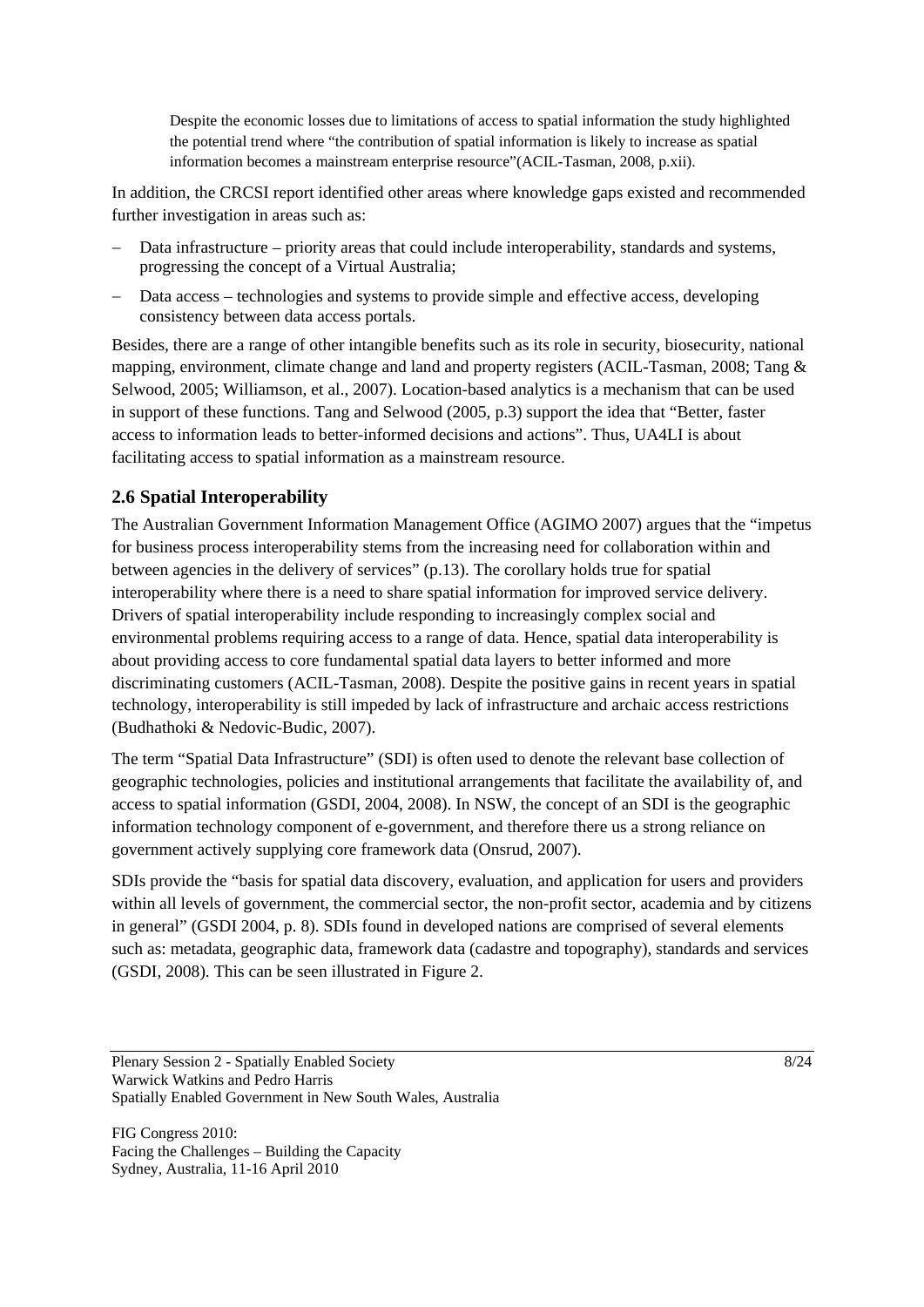The SDI is comprised of the fundamental-SDI layers as shown in Figure 2 (column 2A) and other functional geographic data such as planning, emergency management, maritime and so forth. Figure 2 provides an illustration of the fundamental-SDI and composite functional-SDIs.



**Figure 2, Fundamental-SDI Elements** 

Spatial information is impeded by both "soft" interoperability and "hard" interoperability. Soft interoperability deals with non-functional and non-technical limitations imposed by people through their unwillingness to share, licensing restrictions and pricing regimes. Hard interoperability, on the other hand, deals with infrastructure, technical limitations, data quality issues, data currency and upto-date metadata (Budhathoki & Nedovic-Budic, 2007). Omran, Breght et al (2007) are of the view that personal factors may affect individual decisions to share spatial data and cites psychological responses such as attitudes, experience, empathy, fatalism, motivation, trust and ability to cope with uncertainties as some of the barriers to overcome. Omran, Breght et al (2007) commented that organisational resistance to share spatial data is a real obstacle to exploiting spatial data infrastructures. In the past it was the technology or lack of technical capacity that impeded access to spatial data infrastructures but now the problem seems to have shifted from hard interoperability concerns to soft interoperability issues (ACIL-Tasman, 2008; Omran, Bregt, & Compvoets, 2007).

Very rarely do all geospatial datasets reside in one organisation and hence cooperation and data sharing amongst organisations have become essential (McDougall, Rajabifard, & Williamson, 2007). Traditional data sharing arrangements have involved the physical transfer of data files and in order to reduce data duplication, spatial data sharing (SDS) over the Web is considered essential (Omran, et al., 2007). Thus, with advances in communication technology, data sharing is now possible via a remote connection over the Internet, and this obviates the need for conventional file transfers.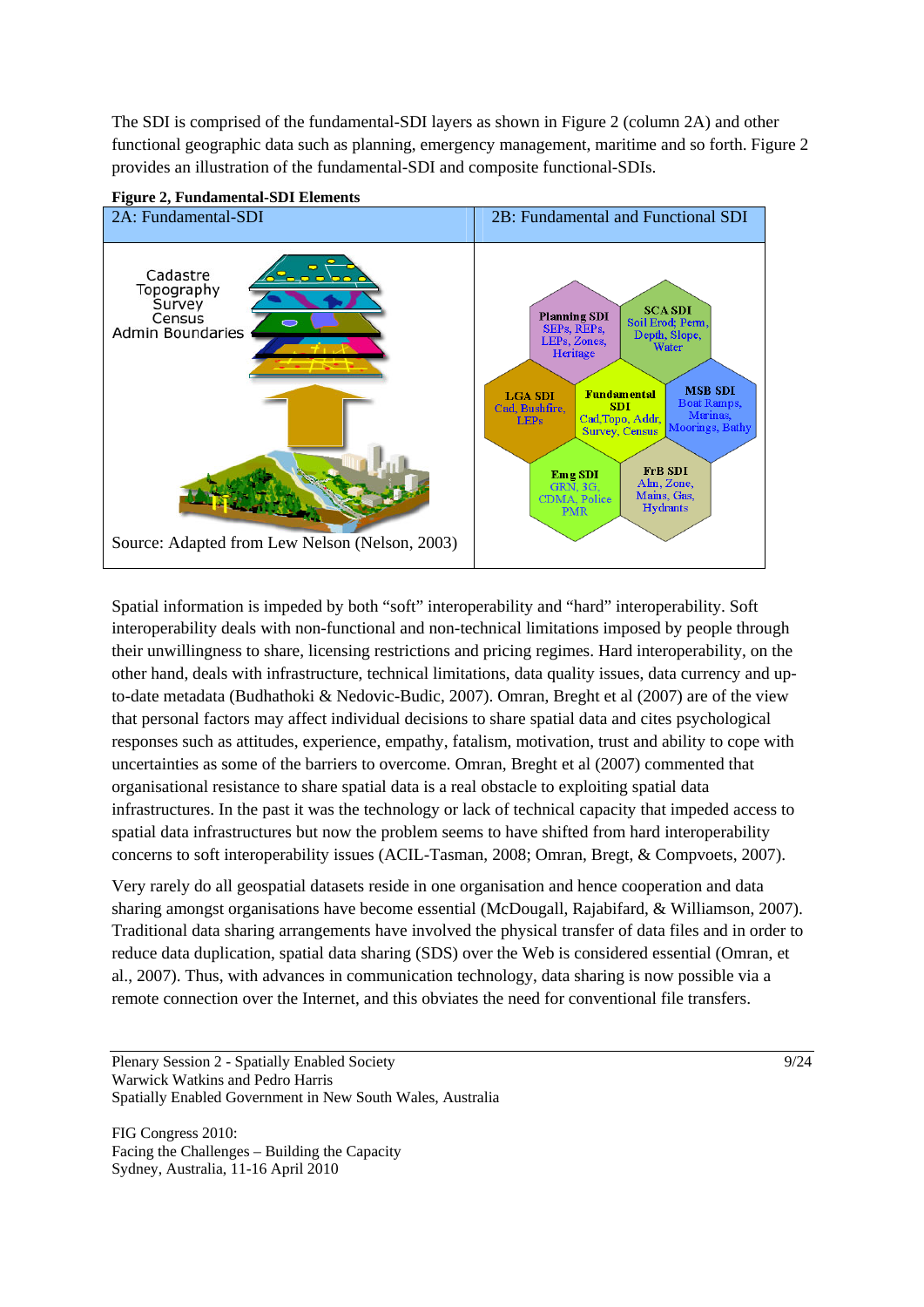Location-based analytic requirements are determined when a single item of data may be used in many different ways, a theme commonly shared with the SUD theory.

## **3) ENEMARK SUD FRAMEWORK**

#### **3.1 Overview of SUD Framework**

The SUD Framework was designed as a universal framework to address land-management and landuse issues. The SUD Framework recognises that each country will have its own land management issues, administration idiosyncrasies, differing legal frameworks and land registry systems and yet still provides the flexibility for a generic model (Williamson, Enemark, Wallace, & Rajabifard, 2010). Each country has its own land administration systems for implementation of its land-related policies and land-management strategies thus providing a country's infrastructure for economic development (Williamson, Enemark, Wallace, & Rajabifard, 2008). The model works within a jurisdiction or country context, or Spatial Data Infrastructure (SDI) "zone", which sets the political and legal framework (Cho, 2005). Enemark (2007) found that the SUD Framework operates best within a jurisdiction, a country context or "SDI zone" which sets the political and legal framework. This is illustrated in the country context frame and includes such things as business requirements and problem identification and sets out what needs to be accomplished. Having identified the country context the model then operates by bringing together the process information made up of the policy framework, land-functions and land-infrastructure. The various data sources provide information to tackle economic, social and environmental issues around land management and land use. Figure 3 provides an outline of the components of the SUD Framework (Enemark, 2007).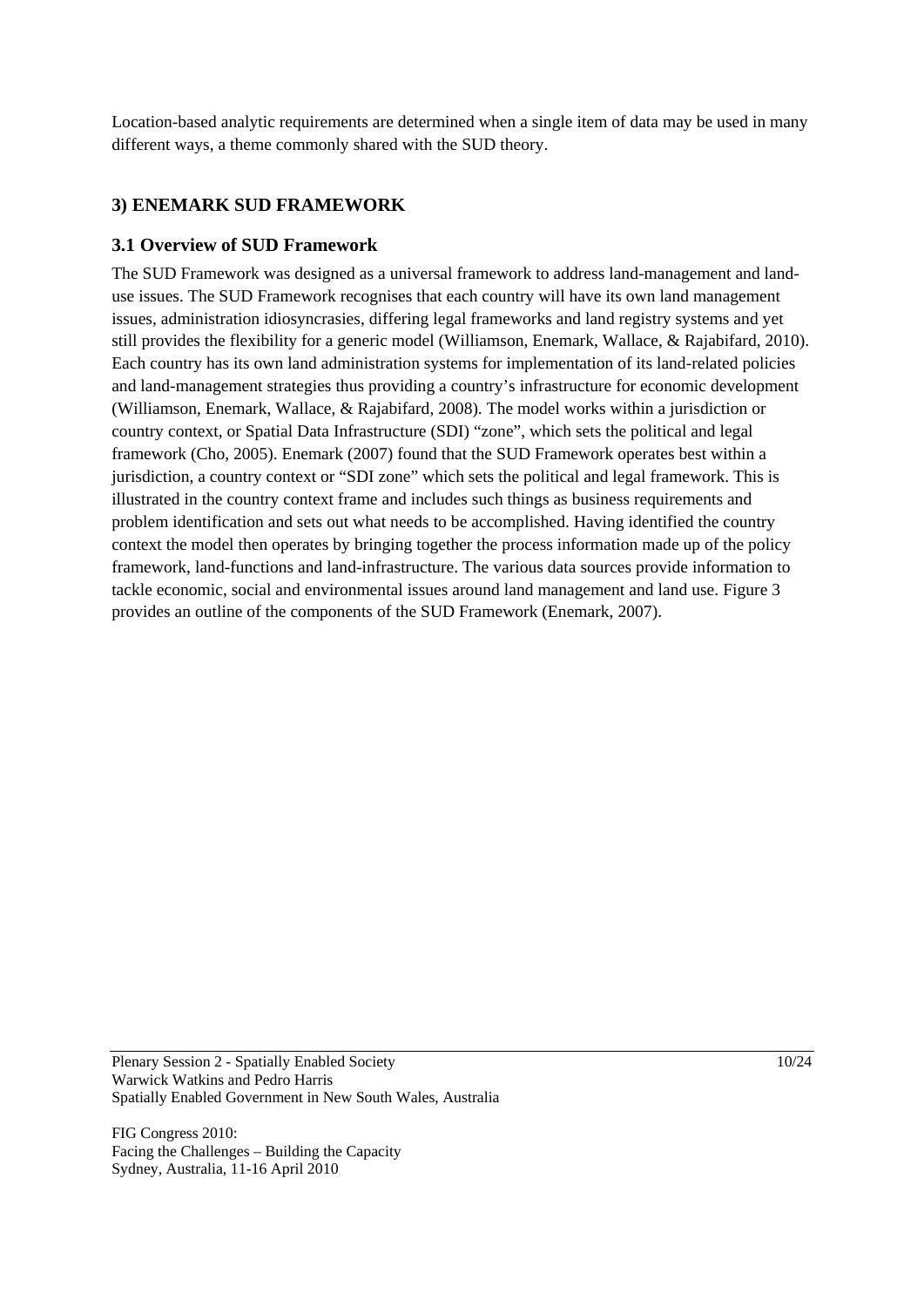

Enemark's framework provides the requisite information architecture of spatial determinants to assist governments, environment architects, town planners and the like to make informed choices. The framework is best summarised as follows:

The framework for political decision-making should therefore be organised to facilitate an integrated approach to land-use management that combines the three areas of land policies, land information management, and land-use management. (Enemark 2007, p. 1).

The SUD Framework is an amalgam of land and property rights, restrictions and obligations drawn together seamlessly with data from functional line-of-business systems, spatial infrastructure systems and facilitated within a governance framework (Enemark, 2007, 2008; Williamson, et al., 2007).

## **3.2 SUD Framework Adapted for LI**

In Figure 4 the model for LI is inverted to direct the flow from top to bottom rather than the inverse which is the case with the SUD Framework. The rationale for this change is twofold. Firstly, writing in English generally flows from top to bottom, left to right. By placing the Business (Context) at the top, this provides readers with the sense of the desired flow – LI starts with business need, then it is processed by ingesting the framework, functions and infrastructure requirement and the output is the delivery solution for the LI channel. Secondly, the Unified Architecture is designed as a process model embracing three distinct phases of input-process-output (IPO). In business modelling, the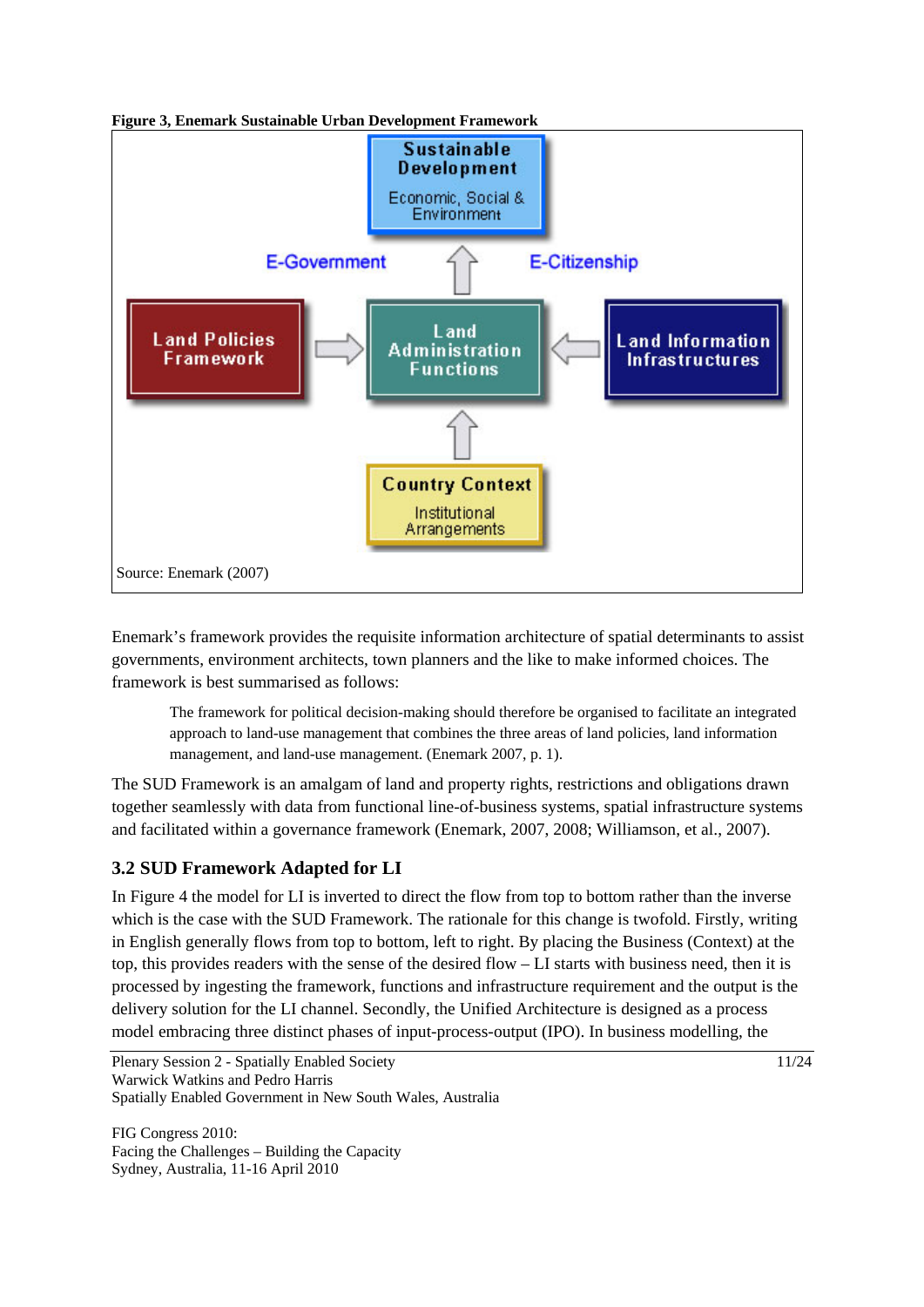process flow diagrams start at the top and work their way to the bottom. Thus the reason for inverting the business context diagram as shown in Figure 4.



**Figure 4, Unified Architecture for Location Intelligence adapted model** 

The adapted model places far more importance on the Business Context, the starting point, rather than the Delivery Platform, the solution. The other changes are the directional flow arrows of the process boxes. The SUD Framework shows the process flows converging on Functions while in contrast the arrows are bi-directional with the UA4LI Framework. The cross domain involvement can be seen illustrated in the following examples. Example: security requirements (being an element of the Framework domain) can extend across all domains. A Framework domain element for security such as an Information Security Management System (ISMS) provides overarching statements of applicability for the other domains.

Conversely, an Infrastructure domain web service requires security instructions for a service bind and therefore needs to relate to the Framework domain. A Function domain exposing a line-of-business service may require packet encryption which is dictated by the Framework domain. These examples show how a domain can interact with another domain. However, the SUD Framework does not make this distinction with its direction flows. The models are at different scales – one at a high/conceptual level as compared with a business/logical level. At a conceptual level the directional flows of the SUD Framework are linear leading to the desired outcome at a national or country context. The LI Framework is more focused on a Business context and the interactions are at a more granular level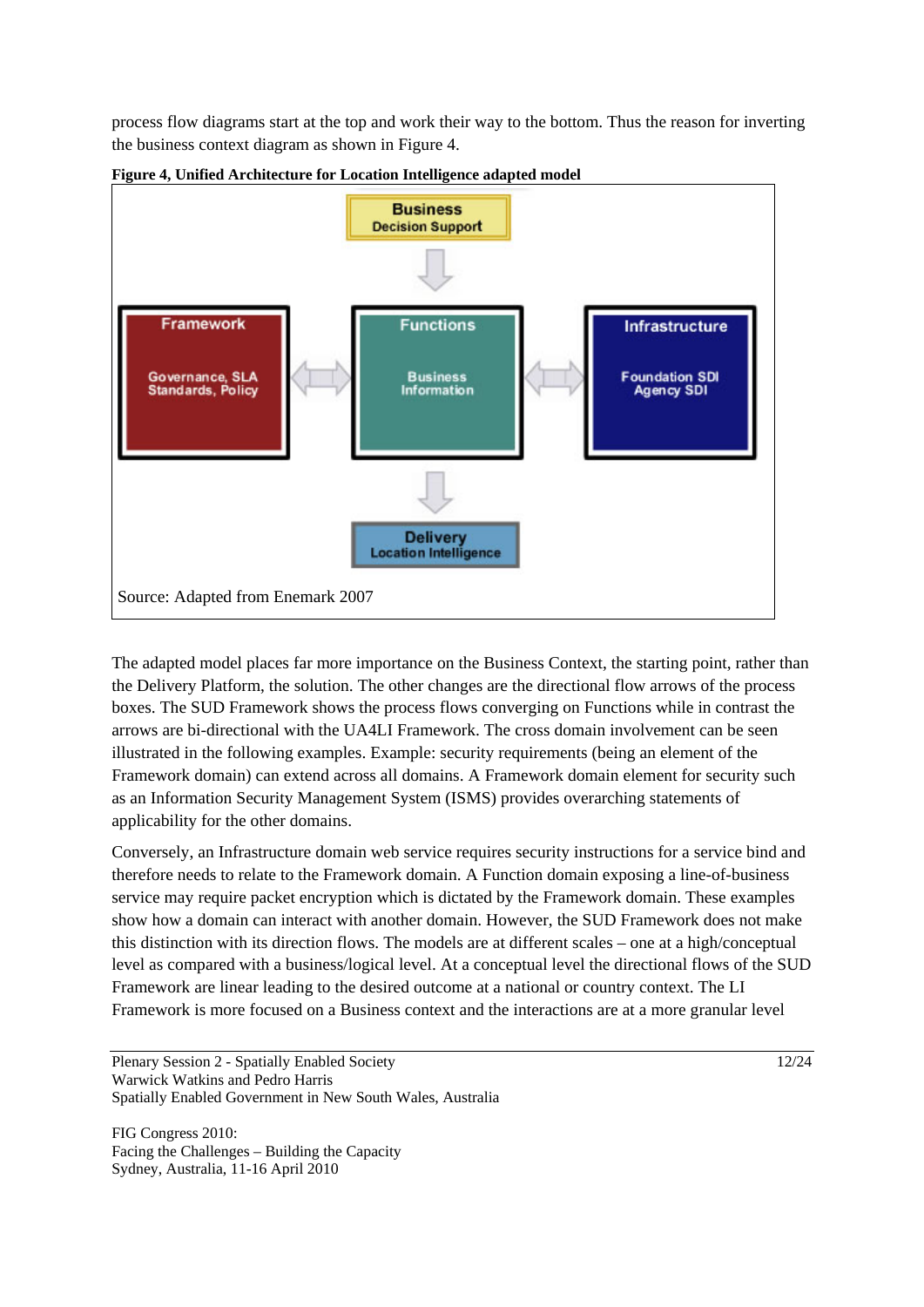and hence the process flows are bi-directional dealing more with the solution delivery input and outputs.

#### Alignment of Frameworks Domains

The Unified Architecture components are comprised of five domains, as contrasted in Table 2. The UA4LI Framework correlates and aligns to the SUD Framework domains, where the:

- *Business* domain deals with requirements for decision-support, innovation, economic drivers, corporate drivers and value propositions for sharing data;
- *Framework* domain caters for non-functional requirements, governance arrangements, service level agreements, access policies, standards and typically "soft" issues;
- *Function* domain is about business information held mainly in line-of-business systems, methods of access, enterprise web services and online transaction processing (OLTP) methods;
- *Infrastructure* domain is about spatial data infrastructure, access methods to this data, spatial information, and metadata and data standards. Included are access methods such as Open Geospatial Consortium (OGC) web services and online analytical processing (OLAP); and
- *Delivery* domain is about the platforms that underpin the delivery of the solution, the systems components, the technical environments, enterprise platforms, service platforms, integrated framework, enterprise service and message bus and portal delivery systems, typically "hard" issues.

| <b>SUD Framework</b><br>(Figure 3)                    | <b>UA4LI Framework</b><br>(Figure 4)                 | <b>Relevance to Location Intelligence</b>                                                   | <b>Visual</b><br><b>Cues</b> |
|-------------------------------------------------------|------------------------------------------------------|---------------------------------------------------------------------------------------------|------------------------------|
| Country Context-<br><b>Institutional Arrangements</b> | <b>Business Domain</b><br><b>Business Objectives</b> | Business and economic context,<br>business requirements                                     |                              |
| <b>Land Policy Framework</b>                          | Framework Domain                                     | Governance and access arrangements,<br>SLA, standards, policies                             |                              |
| <b>Land Administration</b><br><b>Functions</b>        | <b>Function Domain</b>                               | Business Information, Line of<br>business systems - OLTP, Enterprise<br><b>WEB</b> Services |                              |
| Land Information<br>Infrastructures                   | <b>Infrastructure Domain</b>                         | Fundamental-SDI,<br>Custodian/Agency-SDI, OLAP, OGC<br><b>WEB</b> Services                  |                              |
| Sustainable Development                               | Delivery Domain                                      | Enabling platform, delivery channel<br>for decision-support                                 |                              |

#### **Table 2, Enemark Framework -LI Adaptability**

Plenary Session 2 - Spatially Enabled Society 13/24 Warwick Watkins and Pedro Harris Spatially Enabled Government in New South Wales, Australia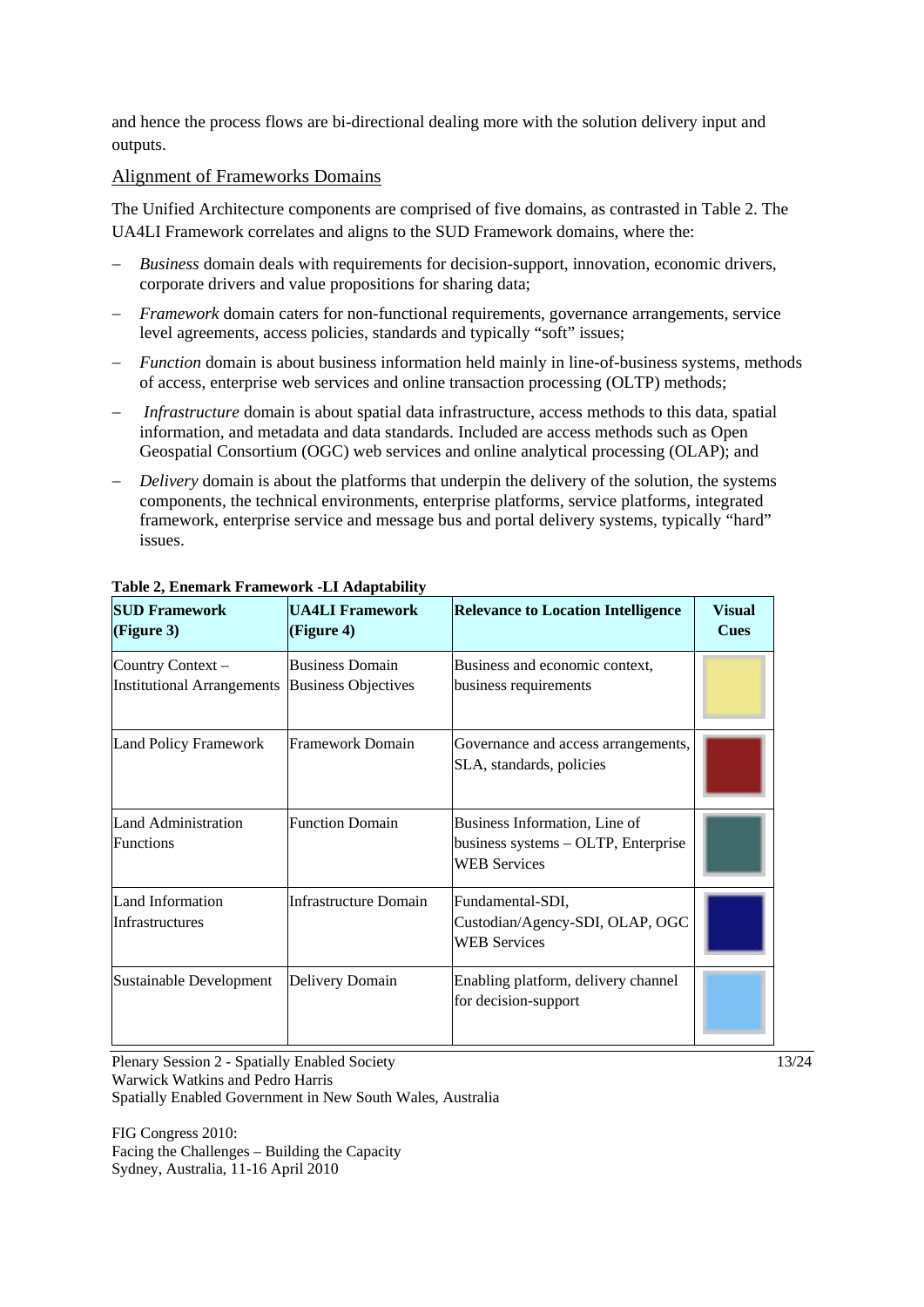Table 2 shows how each of the LI domain components map and relate to the SUD Framework with matching visual cues for each domain.

## **3.3 Domain Mapping**

The SUD Framework and UA4LI framework as illustrated in Figures 3 and 4, respectively, lists five domain themes, namely, business domain, framework domain, function domain, infrastructure domain and delivery domain. Each domain theme has a specific purpose as described:

#### 1. Delivery domain

The delivery domain is concerned with the product outcome. It deals with the technical platforms and solution architecture that are needed to deliver the information to the decision-makers.

Invariably many of the data sources required to support the SUD process come from several data custodians and could be in varying forms. Some custodians offer web services and others may only provide the data on tape or on portable mass-storage devices to fulfil the requirements. The raw data may have to be post-processed into a format so that it can be used in the SUD solution.

#### 2**.** Framework domain

The framework domain caters for non-functional requirements, governance arrangements, legislation, service level agreements, security, policies, standards and typically "soft" interoperability issues. It includes issues such as privacy considerations, data access and permission rights, governance, licensing, restrictions, pricing and imposed digital rights. It establishes the authorising environment to bring about SUD outcomes.

#### 3**.** Functions domain

The functions domain focuses on the transactional data held in land-registers and other line-ofbusiness systems such as valuations and titling information. These are typically business systems or land-administration systems (Williamson, et al., 2008). Methods of access to this data vary and are far more sensitive than spatial data. Contemporary methods involve secure web services for online transaction processing systems (OLTP). Functional data can be obtained with web services on a transaction by transaction basis. Business objects described as web services can provide answers to queries without supplying the full dataset.

#### 4. Infrastructure domain

The infrastructure domain is concerned primarily with spatial data infrastructure such as cadastral data, topographic data, aerial or satellite photography and other spatial data sets. The SUD framework draws heavily on fundamental spatial data infrastructure held by mapping and landadministration organisations. It also includes other functional spatial data from natural resource and local government authorities. The authoritative data from these organisations provide many of the base "fundamental SDI" layers (Akinyemi, 2007).

#### 5. Business domain

Plenary Session 2 - Spatially Enabled Society 14/24 Warwick Watkins and Pedro Harris Spatially Enabled Government in New South Wales, Australia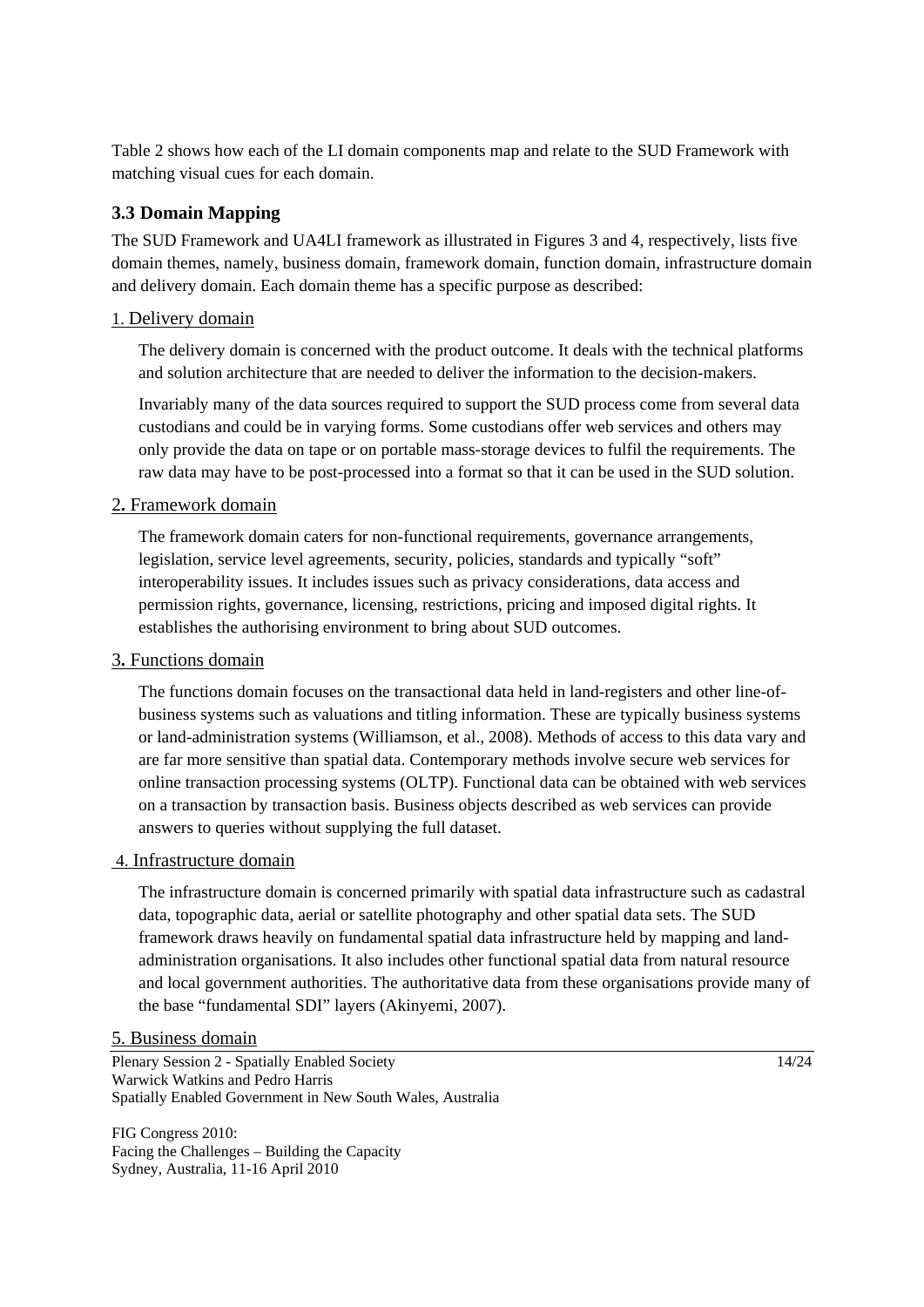The business domain addresses the business imperatives and context for the SUD framework. It deals with innovation, economic drivers, environmental impacts, political and policy outcomes. The key drivers of the business domain are to inform political decision-making and to provide an integrated approach to land-management, land-information and land-use (Enemark, 2007; Williamson, et al., 2008).

## **4) UNIFIED ARCHITECTURE FOR LOCATION INTELLIGENCE**

The UA4LI Framework is comprised of a "Four Step" process to assist with implementing location intelligence solutions. At the conclusion of Step 4 an organisation wishing to implement an LI solution would be able to evaluate the requirements and make an informed decision about proceeding. The Framework leads to the delivery of solution architecture blueprints for an LI implementation. Starting with Step 1, each "step" builds on the other, identifies stakeholder involvement, provides an overview and description of what is expected, a context diagram and a deliverable output.

Drawing on the collective outputs from each step the goal is to describe the LI solution architecture and delivery environment.



**Figure 5, UA4LI Framework presented as a step through matrix** 

Figure 5 is presented as a pyramid or iceberg where there is more detailed information at the base than at the top. Each step has a deliverable; this can be seen on the vertical plain: channel description, process model, systems model and components model. Each step is comprised of five domains represented in the SUD Framework in colour on the horizontal axis and includes: business, infrastructure, functions, framework and delivery. Step 1 is at a high level and Step 4 contains more detail.

**Step 1** is to provide a high level description of the business objectives and sets the overall context. The deliverable output is a Channel Description document. The Channel Description

```
Plenary Session 2 - Spatially Enabled Society 15/24 
Warwick Watkins and Pedro Harris 
Spatially Enabled Government in New South Wales, Australia
```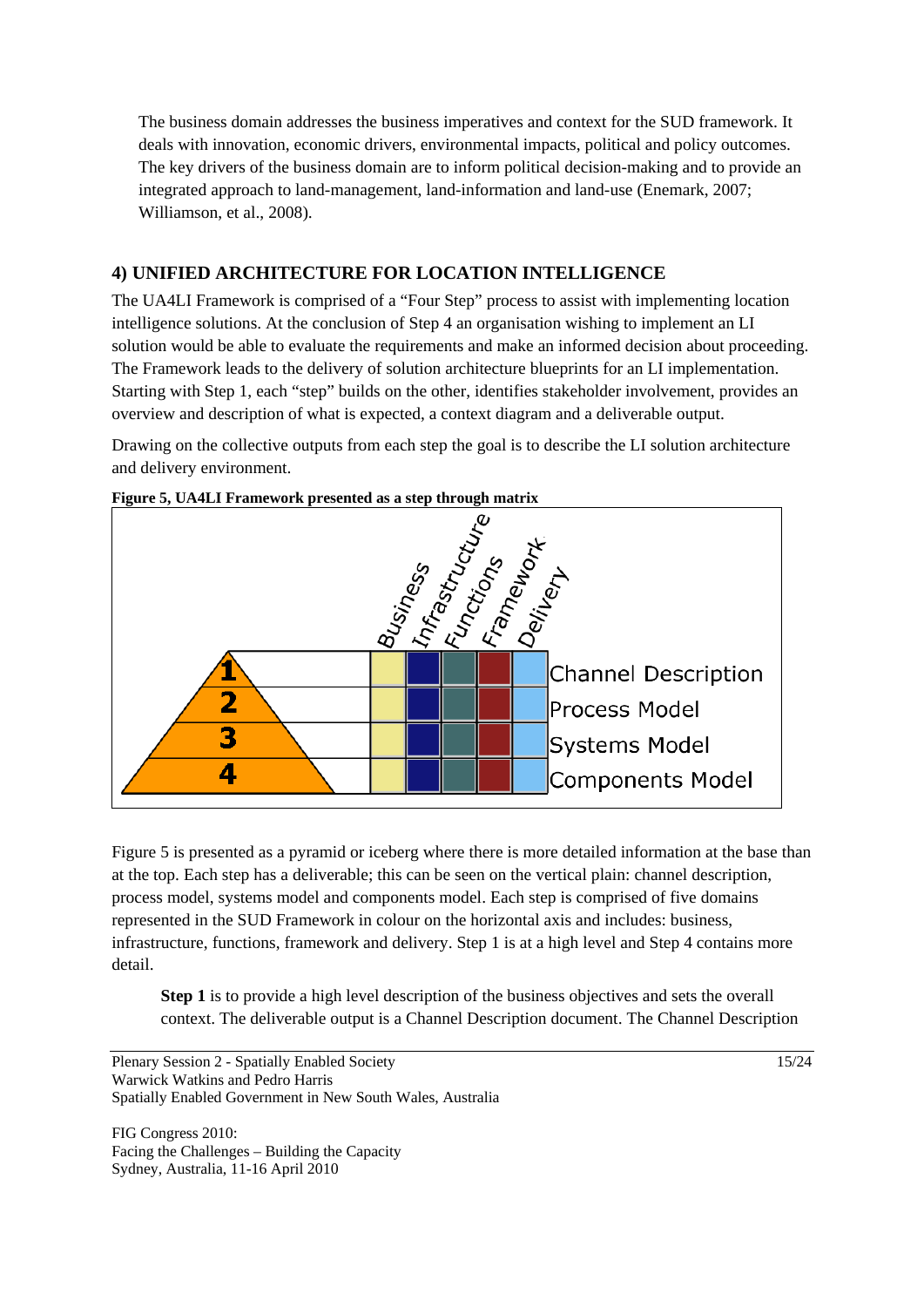deliverable contains summary details, at a high level, of stakeholder information and descriptive narratives of each of the five domains.

**Step 2** is focused on the business processes and information perspectives needed to inform decision makers. The deliverable output is a Process Model that includes an inventory of business use cases, information requirements, business objects and target systems where source data resides.

**Step 3** is focused on the systems processes and data perspectives needed to describe the solutions architecture and service platforms. The deliverable output is a Systems Model that bridges and links systems requirements to the business deliverables gathered in earlier steps. The deliverable includes a systems use case inventory and descriptions of web and enterprise services.

**Step 4** provides a unified detailed description of the business and systems requirements. The deliverable output is a decomposed Components Model of the LI solution. Components are described for the presentation, services and data integration layers.

## **4.1 UA4LI Domain Alignment**

When aligning the UA4LI Framework to the SUD Framework traces of all domains can be found. This is seen illustrated in Table 3. The 'UA4LI Elements' column describes the domain names; 'Business Context' gives a description about the domain; 'Shared Service' describes the spatial shared service; and Agency/Business describes the Agency and/or other party data.

| <b>UA4LI</b> Elements | <b>Domain</b><br><b>Involvement</b>                                           | <b>Shared Service</b><br><b>Provider</b>                             | <b>LI Agency</b>                                                                                           |
|-----------------------|-------------------------------------------------------------------------------|----------------------------------------------------------------------|------------------------------------------------------------------------------------------------------------|
| <b>Business Need</b>  | Description of the<br>business challenge. Use<br>cases for business<br>needs. | Describes business need<br>for access to spatial<br>shared services. | Description of the<br>business need, sets the<br>business context,<br>mission, objectives, and<br>metrics. |

#### **Table 3, Systems Elements Matched Against UA4LI Framework**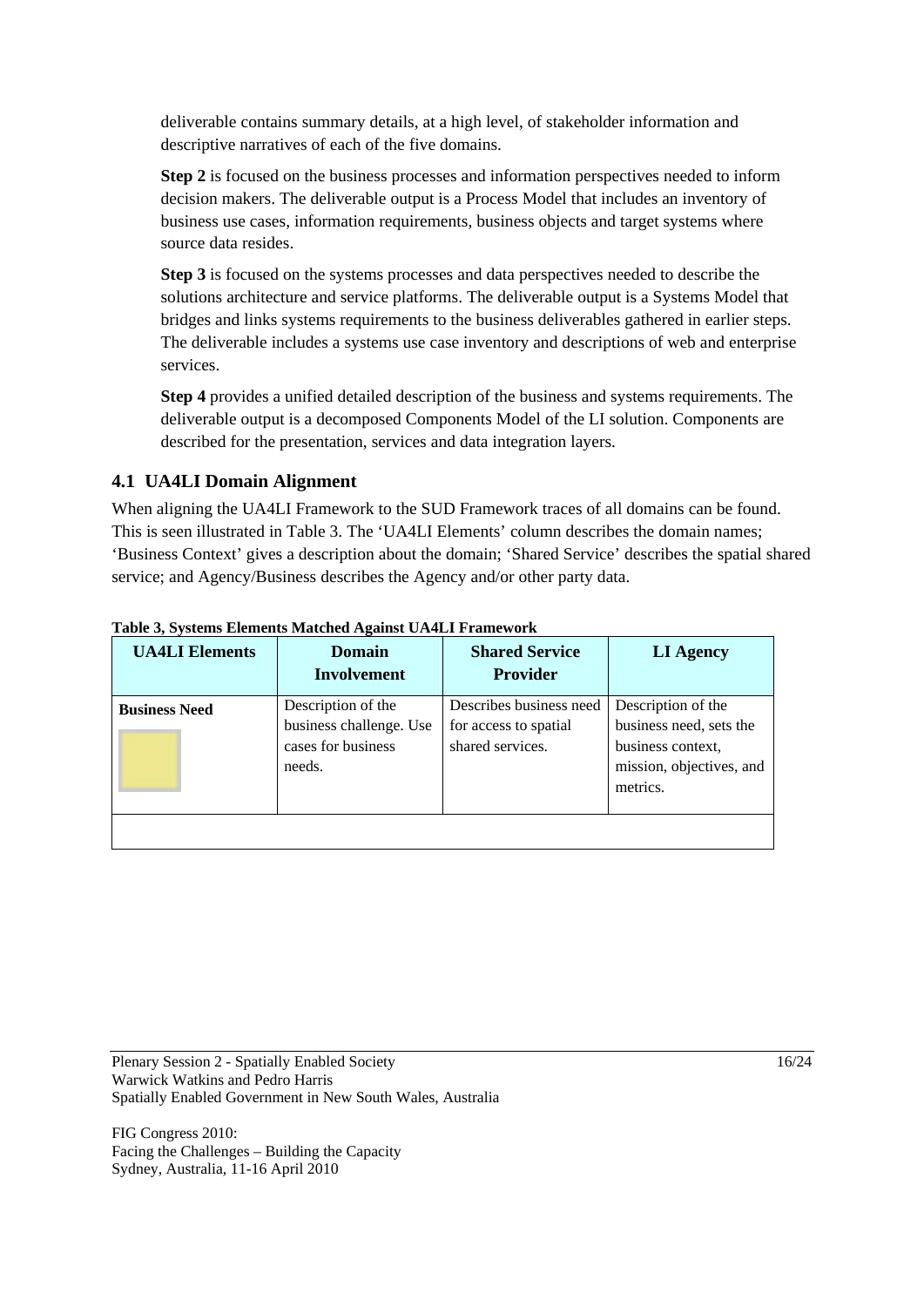| <b>Infrastructure</b> | <b>Location</b> based                                                                                                    | <b>Fundamental-SDI</b>                                                                                                                        | <b>Functional-SDI</b>                                                                                                                                            |
|-----------------------|--------------------------------------------------------------------------------------------------------------------------|-----------------------------------------------------------------------------------------------------------------------------------------------|------------------------------------------------------------------------------------------------------------------------------------------------------------------|
|                       | information, spatial data<br>infrastructure, metadata<br>(vector, raster, text).                                         | $\bullet$ Cadastre<br>• Topography<br>• Land Mapping<br>• State/Suburb<br><b>Boundaries</b><br>• High Resolution<br>Imagery<br>• Census data  | Custodian SDI<br>(external)<br>• Agency SDI                                                                                                                      |
| (Systems components)  |                                                                                                                          | <b>OGC Web Services</b><br>$(WMS)$ , $(WFS)$                                                                                                  | <b>OGC Web Services</b><br>$(WMS)$ , $(WFS)$                                                                                                                     |
| <b>Functions</b>      | <b>Business Information</b><br>from line-of-business<br>systems, mainly<br>transactional systems<br>(normally Aspatial). | Structured query,<br>business object, web<br>services, web service<br>metadata.                                                               | Structured query,<br>business object, web<br>services, web service<br>metadata.                                                                                  |
| (Systems components)  |                                                                                                                          | <b>OGC WEB Services</b><br>(SOAP/XML), WSDL                                                                                                   | Enterprise Web<br>Services, SOAP/XML,<br><b>WSDL</b>                                                                                                             |
|                       |                                                                                                                          |                                                                                                                                               |                                                                                                                                                                  |
| <b>Framework</b>      | Access policies,<br>security arrangements,<br>SLAs, non functional<br>requirements.<br>Standards. CS2I.                  | Hosting, provisioning,<br>access accounts<br>arrangements.<br>Web Service Pub/Sub<br>and bind conditions -<br>Web Services. WC3<br>standards. | Hosting, provisioning,<br>access accounts<br>arrangements.<br>Web Service Pub/Sub<br>and bind conditions -<br>Web Services. ANZLIC<br>metadata standard,<br>OGC. |
| (Systems components)  |                                                                                                                          | Security, encryption<br>and access - SSL,<br>HTTPS, FTPS.                                                                                     | Security, encryption<br>and access - SSL,<br>HTTPS, FTPS.                                                                                                        |
|                       |                                                                                                                          |                                                                                                                                               |                                                                                                                                                                  |

Plenary Session 2 - Spatially Enabled Society 17/24 Warwick Watkins and Pedro Harris Spatially Enabled Government in New South Wales, Australia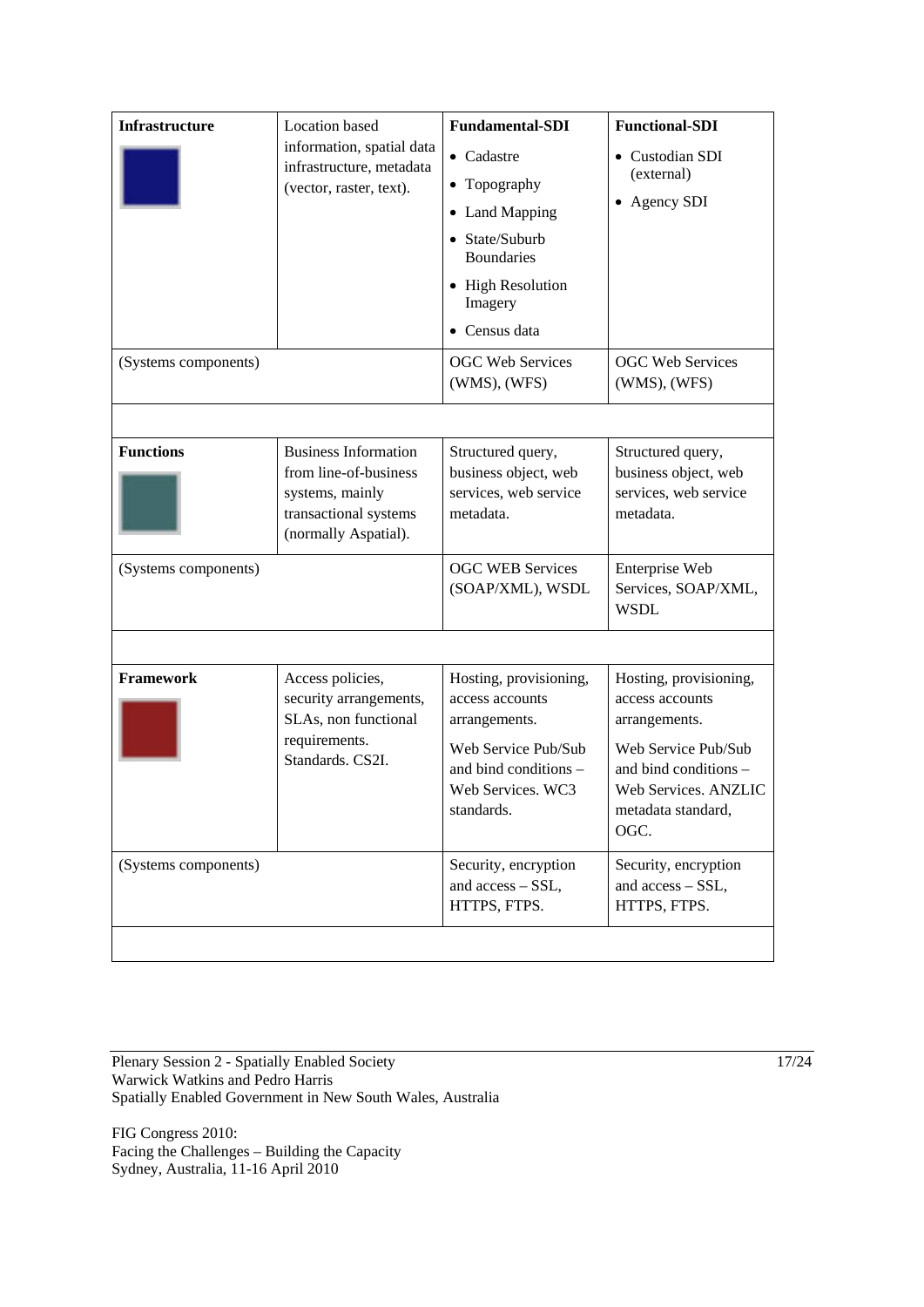| <b>Delivery</b><br><b>LI</b> Channel | Online delivery<br>platform. SIX-Image<br><b>Integration Framework</b><br>(IIF). SIX shared spatial<br>service, Fundamental-<br>SDI. | SIX, SDI, SIX-IIF,<br>SAN, Datamarts,<br>Metadata Node, Spatial<br>Viewers, Web Service<br>Repository, SIX Portal,<br>ESB, Federated<br>Security. | Web Service, OGC<br>Enterprise Web<br>Services.<br>ETL & Metadata<br>node/web access folder.<br>Browser Web 2.0.<br><b>Broadband</b><br>Communications. |
|--------------------------------------|--------------------------------------------------------------------------------------------------------------------------------------|---------------------------------------------------------------------------------------------------------------------------------------------------|---------------------------------------------------------------------------------------------------------------------------------------------------------|
| (Systems components)                 |                                                                                                                                      | Solution architecture<br>for LI channel.                                                                                                          | Solution architecture<br>for LI channel.                                                                                                                |
| (Systems components)                 | Presentation                                                                                                                         | SIX Lite or Plug-in                                                                                                                               | SIX IF (SDK)                                                                                                                                            |
|                                      | <b>Services</b>                                                                                                                      | Standard SIX out the<br>box services.                                                                                                             | Special services to<br>operate with Agency<br>business or spatial data.                                                                                 |
|                                      | Data Integration                                                                                                                     | SIX-fundamental.<br>Hosting option -<br>hosted, async, sync                                                                                       | Agency-SDI, Business-<br>SDI, Business Function<br>data. Hosting option $-$<br>hosted, async, sync                                                      |

The UA4LI Framework is designed to take in the business and information requirements which are used to develop the systems requirements. Next, the solution architecture is produced for delivering the information via the online LI channel. The UA4LI systems components provide the basis for the solution architecture of the service platform. The Systems Model deliverable describes responsibilities of the Agency/Business and distinguishes between the roles of shared service provider.

## **5) CONCLUSION**

As identified above, the Enemark SUD Framework provides a framework for addressing landmanagement and land-use issues. It describes universal problems faced by many nations in terms of managing land resources and creating sustainable environments. The SUD Framework is aimed at equipping governments and societies with information to better manage their land resources. The outcome is certainly geared toward better decision making and for making informed choices about the environment. As a corollary, the Location Intelligence paradigm aims at aiding decision making and to arm managers and operational staff with better information. The changes between the two frameworks can be observed in Figure 7. The major change differences are shifts from the macro level to a micro level; from country to business and from outcome to output. The Country Context is changed to become the Business Context and the Sustainable Development outcome is changed to be the LI Delivery Channel.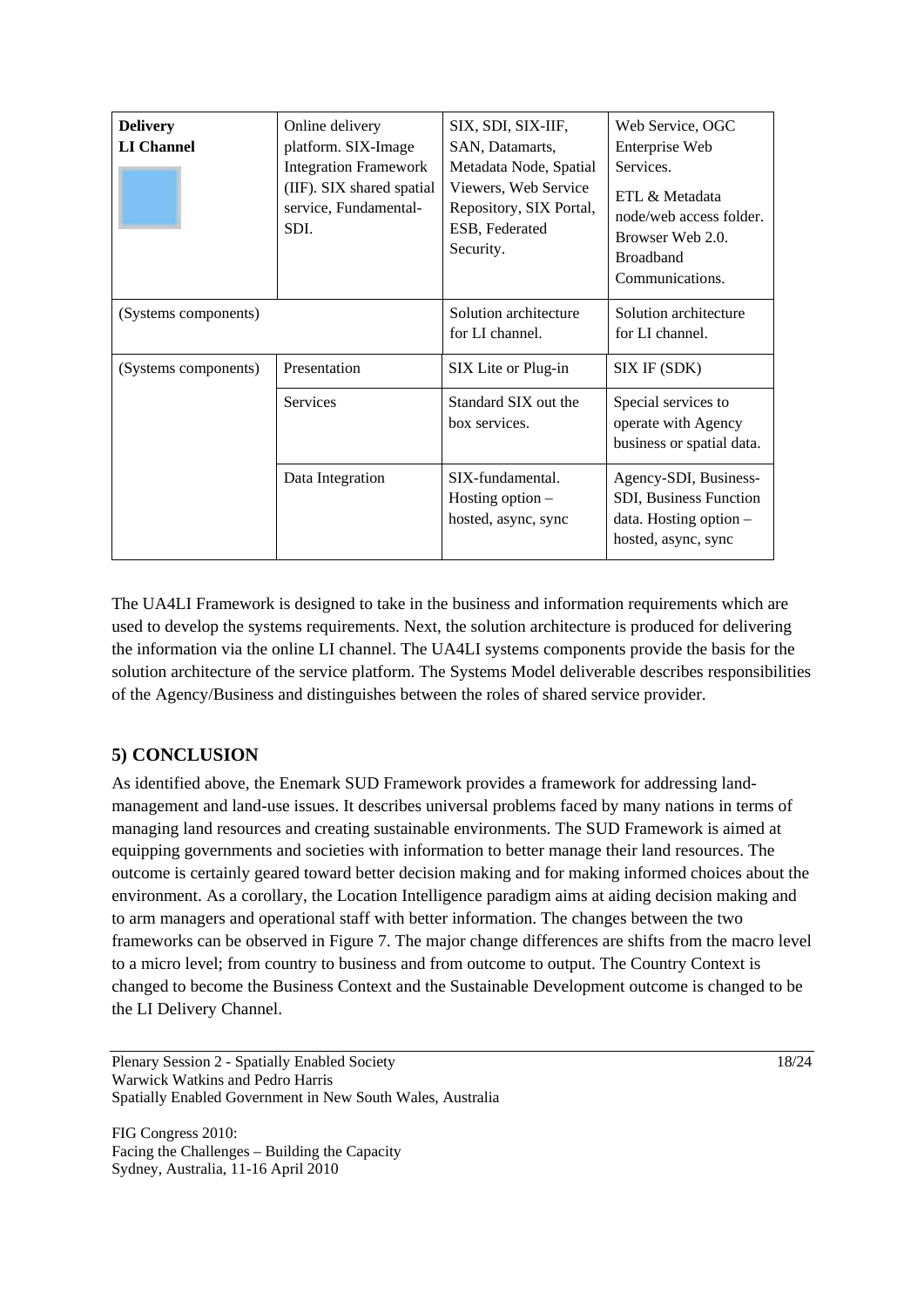Location Intelligence, as previously defined, is the art of leveraging unified location information for business intelligence. The purpose behind Location Intelligence (LI) is to be able to view business information together with location information and understand what impact different situations and scenarios will have on an organisation. A LI Channel can be developed to support the objectives of the SUD framework.

Location Intelligence (LI) extends traditional Business Intelligence (BI) through the use of GIS technology by integrating business information with location data and encapsulates the use of geographical information in decision-making at all levels. It involves processes and technologies to improve an organisation's effectiveness by arranging available business and location information and relating it to fundamental Spatial Data Infrastructure.



#### **Figure 6, Unified Architecture Location Intelligence Components**

The commonalities between the systems components of LI and SUD Framework are similar in many ways. Firstly, the Fundamental-SDI components are the same. Secondly, the Enterprise Web services are the same, with both providing access to business function data. Thirdly, the framework elements are similar in terms of governance, access arrangements, security and non-functional requirements. These similarities provided a strong basis for adapting the Enemark SUD Framework into a generic unified framework for Location Intelligence.

Plenary Session 2 - Spatially Enabled Society 19/24 Warwick Watkins and Pedro Harris Spatially Enabled Government in New South Wales, Australia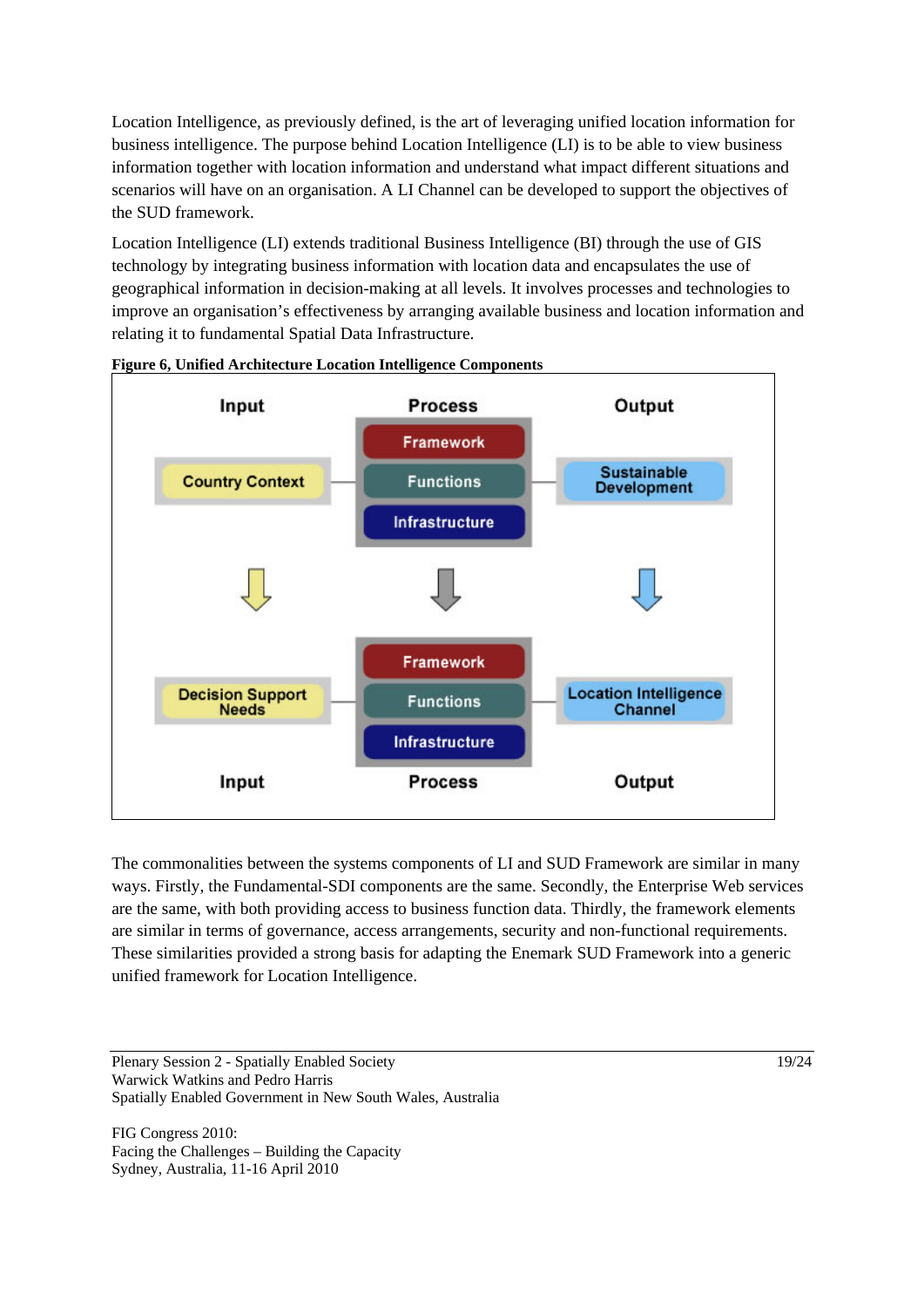This work highlights the interdependences between the fundamental principles of surveying, namely measurement and position, and the empowerment that technology has given to the interpretation and application of the SDI elements that are inextricably linked to position. It also demonstrates the need for these to be seen through the eyes of business decision-making and problem-solving to achieve the social wellbeing of all citizens, and the attainment of sustainable communities, environmental conservation and economic development.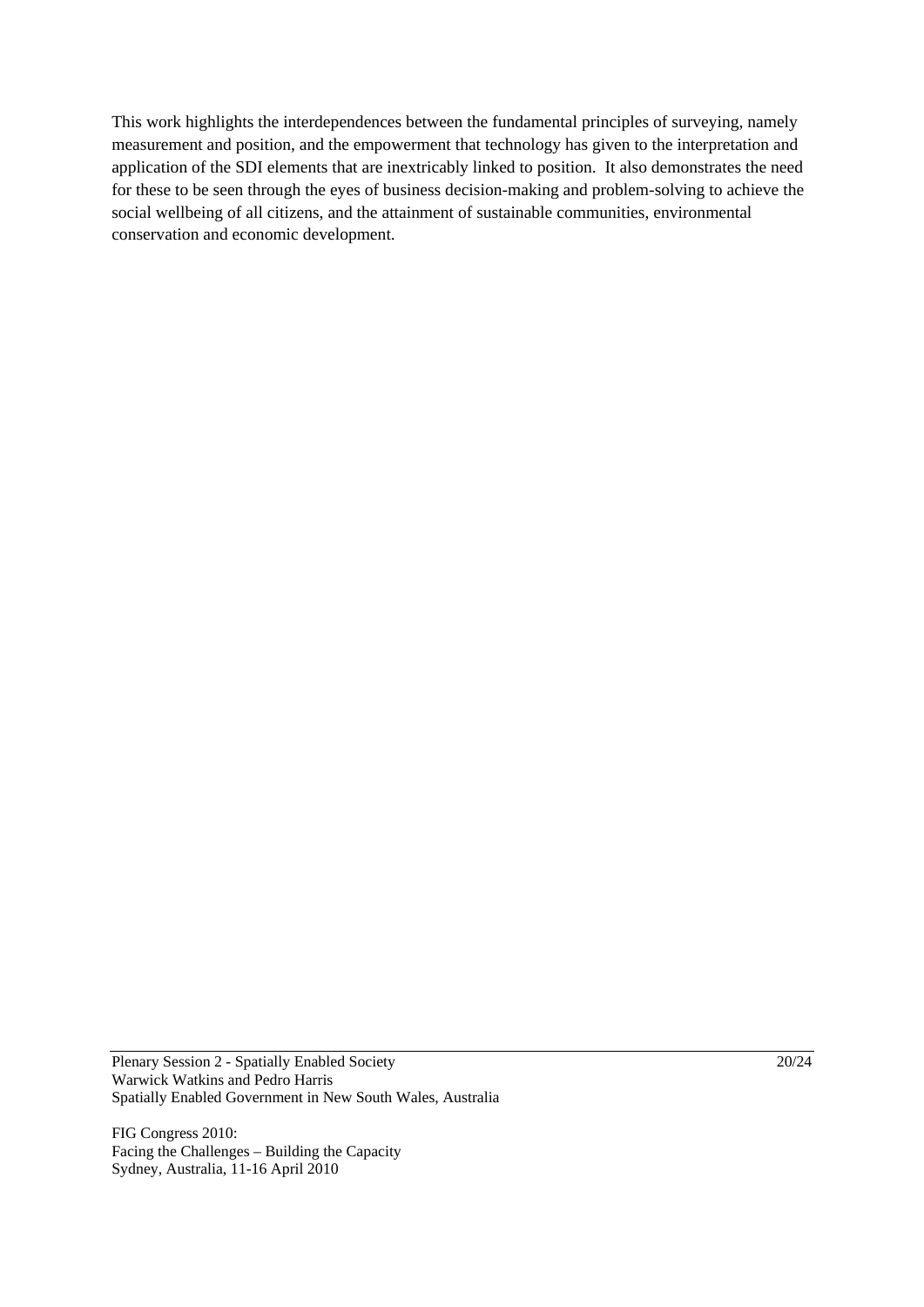## **6) BIOGRAPHICAL NOTES**

#### **NSW Land and Property Management Authority**

The Land and Property Management Authority (LPMA) consists of Land and Property Information (LPI) - titling, valuation, surveying, and other spatial information; Crown Lands administration and management - land leases and licences, reserves and State Parks and land uses from cemeteries to iconic development/business sites to tourist and recreation areas; Native Title and Aboriginal Land Claims; Soil Conservation Service - including soil conservation earthworks and consultancy services, Land Boards and the Emergency Information Coordination Unit - spatial data needs for counter terrorism and emergency services planning, research and consequence management, the Office of Rural Affairs and the Office of Biofuels, the State Property Authority, Hunter Development Corporation, Festival Development Corporation and the Lake Illawarra Authority.

## **Warwick Watkins AM, is the Chief Executive Officer of the NSW Land and Property Management Authority.**

Warwick graduated from Hawkesbury Agricultural College at Richmond, now part of the University of Western Sydney with Honours (HDA, Hons) and gained further postgraduate degrees and diplomas from the University of New England in Armidale, including a Masters Degree in Natural Resources (MNatRes, DipSciAgr). He also studied at the Harvard Business School in Boston in the United States of America (AMP:ISMP).

email: warwick.watkins@lpma.nsw.gov.au

## **Dr. Pedro Harris, the Chief Information and Technology Officer (CITO) of the NSW Land and Property Management Authority.**

Pedro holds a Doctor of Business Administration (DBA) from Charles Sturt University, and a Master of Public Administration (MPA) from Monash University.

email: pedro.harris@lpma.nsw.gov.au

### **LPMA and SIX Websites**

http://www.lpma.nsw.gov.au

Plenary Session 2 - Spatially Enabled Society 21/24 Warwick Watkins and Pedro Harris Spatially Enabled Government in New South Wales, Australia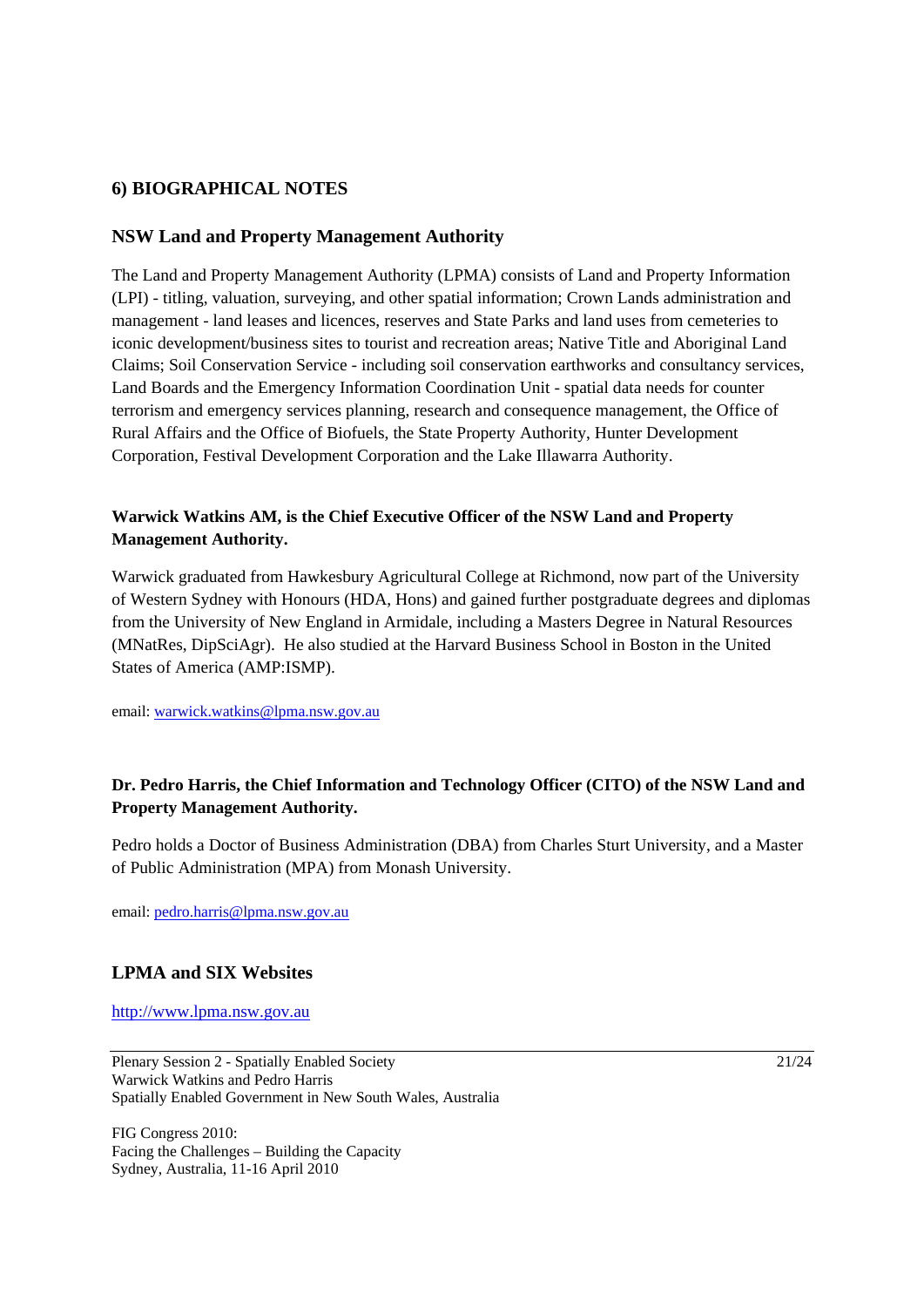http://www.six.nsw.gov.au

Plenary Session 2 - Spatially Enabled Society 22/24 Warwick Watkins and Pedro Harris Spatially Enabled Government in New South Wales, Australia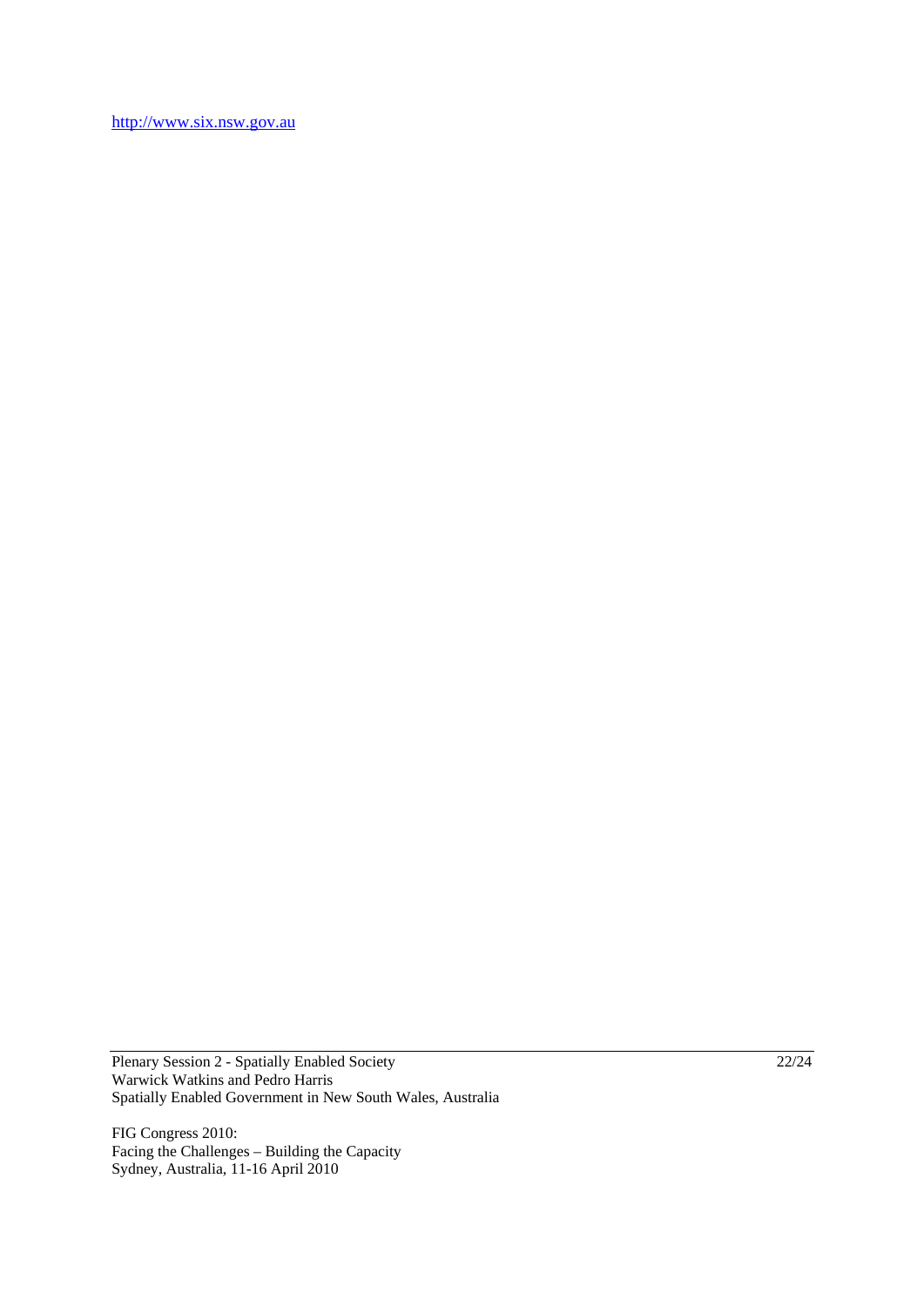#### **7) References**

- ACIL-Tasman (2008). *The Value of Spatial Information: The impact of modern spatial information technologies on the Australian economy*. Melbourne: Prepared for the CRC for Spatial Information & ANZLIC – the Spatial Information Council.
- ACIL-Tasman (2009). *Spatial information in the New Zealand economy: Realising productivity gains*. Melbourne: Prepared for Land Information New Zealand; Department of Conservation; Ministry of Economic Development.
- Akinyemi, F. O. (2007). Spatial Data Needs for Poverty Management. In H. Onsrud (Ed.), *Research and Theory in Advancing Spatial Data Infrastructure Concepts* (pp. 33-54). Redlands, CA: ESRI Press.
- Budhathoki, N. R., & Nedovic-Budic, Z. (2007). Expanding the Spatial Data Infrastructure Knowledge Base. In H. Onsrud (Ed.), *Research and Theory in Advancing Spatial Data Infrastructure Concepts* (pp. 7-31). Redlands, CA: ESRI Press.
- Butler Group (2009). 2009 Trends to Watch: Government Technology BFTC2188. Retrieved 6 March 2009, from http://www.datamonitor.com/
- Cho, G. (2005). *Geographic Information Science: Mastering Legal Issues*. Milton, QLD: John Wiley & Sons.
- Cutler, T. (2008). *Venturous Australia, building strength in innovation*. Canberra.
- Enemark, S. (2004). Building Land Information Policies. Proceedings of Special forum on Building Land Information Policies in the Americas. Retrieved 01 March 2010, from http://www.fig.net/pub/mexico/papers\_eng/ts2\_enemark\_eng.pdf
- Enemark, S. (2005). *Supporting Capacity Development for Sustainable Land Administration Infrastructures.* Paper presented at the The Eighth United Nations Regional Cartographic Conference for The Americas (UNRCCA), New York.
- Enemark, S. (2007). Integrated Land-Use Management for Sustainable Development Retrieved 4 March 2009, from http://www.land.aau.dk/~enemark
- Enemark, S. (2008, 2008). Land Administration Systems Managing Rights, Restrictions and Responsibilities in Land. *The Geospatial Resource Portal* Retrieved July 2009, from http://www.gisdevelopment.net/application/lis/policy/mwf09\_stig.htm
- GSDI (2004). Developing Spatial Data Infrastructures. In D. Nebert (Ed.), *The SDI Cookbook* (Vol. 2): GSDI Association.
- GSDI (2008). Global Spatial Data Infrastructure Association Retrieved 5 June 2008, from http://www.gsdi.org/
- Harris, P. (2010). *Unified Architecture Framework for Location Intelligence.* Charles Sturt University, Bathurst.
- Huberman, B. A. (2008). Crowdsourcing and Attention. *Computer Innovation Technology for Computer Professionals, IEEE Computer Society,* 103-105.
- Lee, C., & Percivall, G. (2008). Standards-Based Computing Capabilities for Distributed Geospatial Applications. *Computer Innovation Technology for Computer Professionals, IEEE Computer Society,* 50-57.
- Longhorn, R. A., & Blakemore, M. (2008). *Geographic Information: Value, Pricing, Production, and Consumption*. Boca Raton: CRC Press.

Plenary Session 2 - Spatially Enabled Society 23/24 Warwick Watkins and Pedro Harris Spatially Enabled Government in New South Wales, Australia